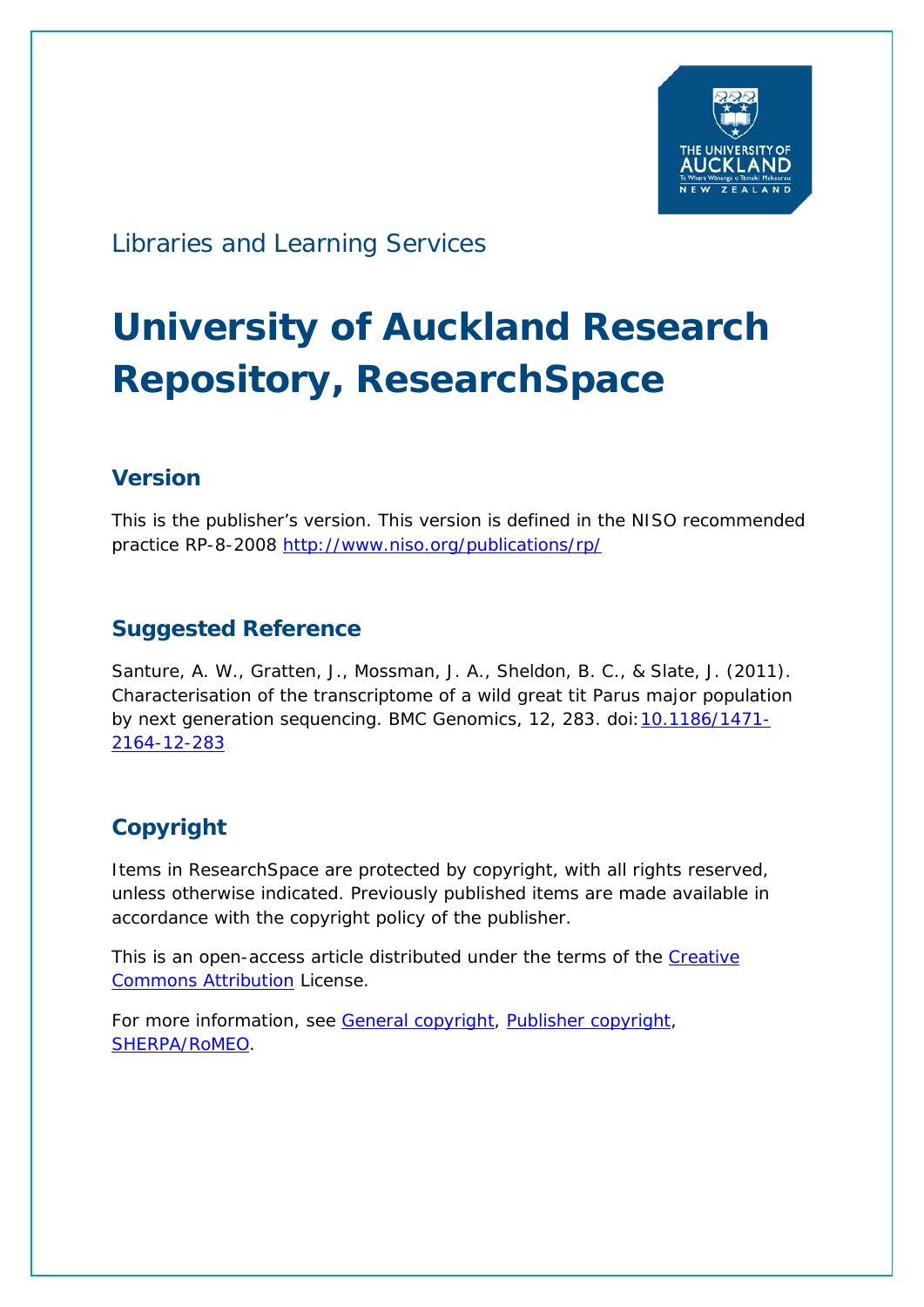### **RESEARCH ARTICLE Example 2018 12:30 THE Open Access**



## Characterisation of the transcriptome of a wild great tit Parus major population by next generation sequencing

Anna W Santure<sup>1\*</sup>, Jake Gratten<sup>1</sup>, Jim A Mossman<sup>1</sup>, Ben C Sheldon<sup>2</sup> and Jon Slate<sup>1</sup>

#### Abstract

Background: The recent development of next generation sequencing technologies has made it possible to generate very large amounts of sequence data in species with little or no genome information. Combined with the large phenotypic databases available for wild and non-model species, these data will provide an unprecedented opportunity to "genomicise" ecological model organisms and establish the genetic basis of quantitative traits in natural populations.

Results: This paper describes the sequencing, de novo assembly and analysis from the transcriptome of eight tissues of ten wild great tits. Approximately 4.6 million sequences and 1.4 billion bases of DNA were generated and assembled into 95,979 contigs, one third of which aligned with known Taeniopygia guttata (zebra finch) and Gallus gallus (chicken) transcripts. The majority (78%) of the remaining contigs aligned within or very close to regions of the zebra finch genome containing known genes, suggesting that they represented precursor mRNA rather than untranscribed genomic DNA. More than 35,000 single nucleotide polymorphisms and 10,000 microsatellite repeats were identified. Eleven percent of contigs were expressed in every tissue, while twenty one percent of contigs were expressed in only one tissue. The function of those contigs with strong evidence for tissue specific expression and contigs expressed in every tissue was inferred from the gene ontology (GO) terms associated with these contigs; heart and pancreas had the highest number of highly tissue specific GO terms (21.4% and 28.5% respectively).

**Conclusions:** In summary, the transcriptomic data generated in this study will contribute towards efforts to assemble and annotate the great tit genome, as well as providing the markers required to perform gene mapping studies in wild populations.

#### Background

The long-term study of wild vertebrate populations, whereby individuals are studied throughout their life histories, has provided enormous opportunity to understand a range of evolutionary and ecological questions [[1](#page-17-0)]. Cavity-dwelling passerine birds have provided an ideal system for long-term study because they can be caught and handled easily, can be marked, tracked and measured from hatching to death, have short generation times and are sensitive to environmental change. A wealth of quantitative genetic studies have demonstrated a genetic basis for many of the life history traits commonly measured for passerines such as body size, timing of breeding and clutch size [\[2](#page-17-0)]. However, identifying the genomic regions which contribute to variation between individuals and between populations has, until very recently, been restricted by the lack of genetic resources in wild species [\[3\]](#page-17-0).

The genomics era has provided an unprecedented explosion in the amount of sequence data available [\[4](#page-17-0)]. Recent advances in genomics, in particular next generation sequencing, mean that generating sequence data for non-model organisms has become accessible both in terms of timescale and price [[5,6](#page-17-0)]. The integration of classical quantitative genetic studies with genomic data therefore provide an exciting opportunity for molecular



© 2011 Santure et al; licensee BioMed Central Ltd. This is an Open Access article distributed under the terms of the Creative Commons Attribution License [\(http://creativecommons.org/licenses/by/2.0](http://creativecommons.org/licenses/by/2.0)), which permits unrestricted use, distribution, and reproduction in any medium, provided the original work is properly cited.

<sup>\*</sup> Correspondence: [asanture@gmail.com](mailto:asanture@gmail.com)

<sup>&</sup>lt;sup>1</sup>Department of Animal and Plant Sciences, University of Sheffield, Sheffield, S10 2TN, UK

Full list of author information is available at the end of the article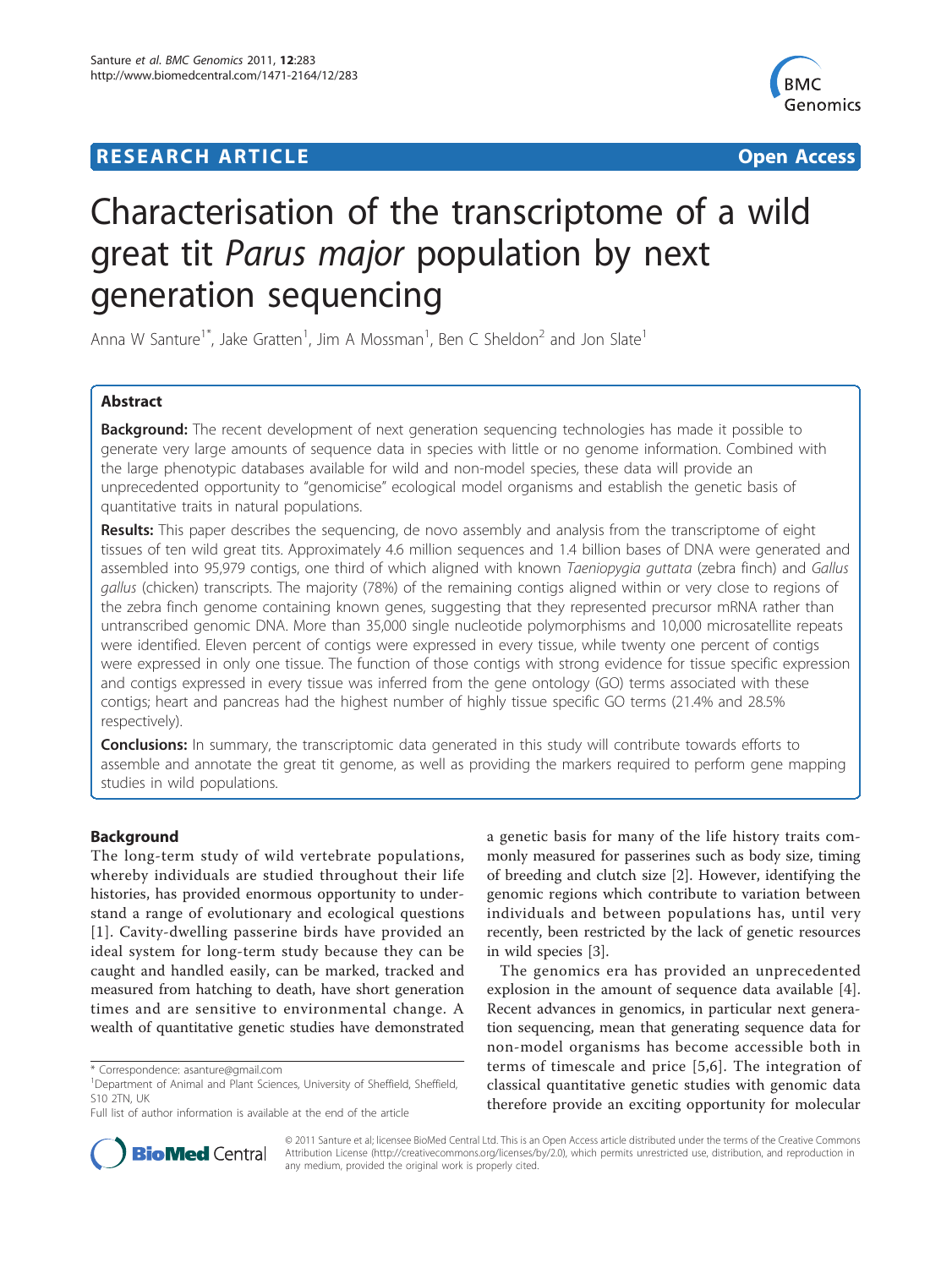ecologists to begin to understand the processes governing the evolution and maintenance of quantitative trait variation in wild populations.

The great tit (*Parus major*) is a small  $(-17 g)$  cavity nesting passerine species widespread and abundant in woodland across Eurasia. As they are highly amenable to using nest boxes, great tits have become a model study organism in behavioural ecology and evolutionary biology, particularly with regard to studying the evolutionary ecology of life history and morphological traits such as clutch size [[7\]](#page-17-0), lifetime fitness [\[8,9](#page-17-0)], fledgling mass and adult body mass [[10-](#page-17-0)[13\]](#page-18-0). More recently, quantitative genetic approaches have been extended to examine phenotypic plasticity in response to climate change [[14-16\]](#page-18-0), the heritability of personality traits [[17\]](#page-18-0) and reproductive senescence [\[18](#page-18-0)].

Wytham Woods, near Oxford, United Kingdom, has been the site of a continuous long-term study of great tits since the late 1940s, with nest boxes for great tits first erected in 1947 [[19\]](#page-18-0). The birds have been intensively monitored, with basic morphological characteristics (adult body mass, adult wing length and fledgling mass), age, sampling origin within the woods and (social) pedigree relationships recorded for most individuals since the early 1960s. In addition, there is extensive information regarding life history traits such as breeding attempts, first egg date, egg mass, clutch size, hatching date, hatching success, fledging success, fledging size and recruitment success for those birds that recruit to the breeding population (see, for example, McCleery *et al.* [[20](#page-18-0)] and references therein). More recent phenotyping projects have included measuring basal metabolic rate, personality [\[21](#page-18-0)], malarial infection and social network data for small subsets of individuals (Sheldon, unpublished data). Finally, blood has been sampled and stored for the majority of individuals alive since 2005, and for a subset of individuals alive between 1997 and 2005. The combination of extensive phenotypic data, pedigree information and blood samples (DNA) available from the Wytham Woods population provides tremendous opportunity to integrate the findings of previous 'classical' quantitative genetic studies of traits such as clutch size, body mass and personality in this species with quantitative trait locus (QTL) mapping to locate the regions of the genome contributing to variation in these traits [\[3](#page-17-0)]. Such mapping requires development of a set of markers spaced evenly across the genome. Next generation sequencing provides an efficient method for large-scale single nucleotide polymorphism (SNP) discovery [[6](#page-17-0),[22](#page-18-0)-[25](#page-18-0)], either by sequencing whole or partial genome (DNA) sequences or by sequencing transcript (cDNA) libraries generated from mRNA. Transcriptome sequencing (otherwise known as "RNA-seq") enables, in addition to SNP

discovery, (i) the assembly and analysis of gene sequences likely to be contributing to key differences between individuals, (ii) analysis of tissue-specific gene expression, (iii) a greater depth of sequence coverage than would be possible from whole genome sequencing, (iv) the ability to infer the function of genes through comparative genomics and annotation, (v) the ability to find SNPs in known genes, including those that result in a change of protein, (vi) the ability to examine rates of molecular evolution in coding sequences, and (vii) the opportunity to test whether SNPs that explain phenotypic variation are in genes that show evidence of adaptive evolution between species. However, cDNA sequencing fails to cover regions of the genome that lacks genes, and because mRNA sequences are present in highly variable copy numbers within the cell, analysis is generally biased towards genes which are highly expressed. While normalisation of mRNA pools before sequencing enhances the probability of sequencing rare transcripts, including alternative splice variants, and gives the opportunity to infer elements of gene structure such as exon-intron boundaries, it restricts downstream analyses of transcript abundance. Transcriptome sequencing therefore complements whole or partial genome sequencing approaches.

Despite their prevalence in evolutionary and ecological studies, until recently the great tit had few genetic resources available, with only twenty two microsatellite markers cloned from the species and fewer than fifty full or partial gene sequences deposited in the NCBI nucleotide database [http://www.ncbi.nlm.nih.gov/nuc](http://www.ncbi.nlm.nih.gov/nuccore)[core](http://www.ncbi.nlm.nih.gov/nuccore). However, in 2009 over two billion base pairs of genomic sequence was generated from ten great tits sampled from two populations in the Netherlands. The sequences were assembled into 550,000 contigs that cover an estimated 2.5% of the great tit genome [\[22](#page-18-0)]. In addition, the same research group has recently completed a low-coverage whole genome sequence of a single individual (van Bers, pers. comm). To complement this recently derived genomic sequence data, we have generated high read depth transcriptomic sequence data from the Wytham Woods population. In this paper, the sequencing, de novo assembly and analysis of the great tit transcriptome is described, highlighting the power and speed at which next generation sequencing enables the generation of sequence data in a wild species.

#### Results

#### Sequencing and Assembly

A total of 4,587,574 sequences with a combined length of 1.4 billion bases were sequenced. Read lengths averaged 302 bases, with a maximum length of 2,028 bases (Table [1\)](#page-3-0). Pooling and trimming the sequences left a total of 4,130,014 reads for de novo assembly into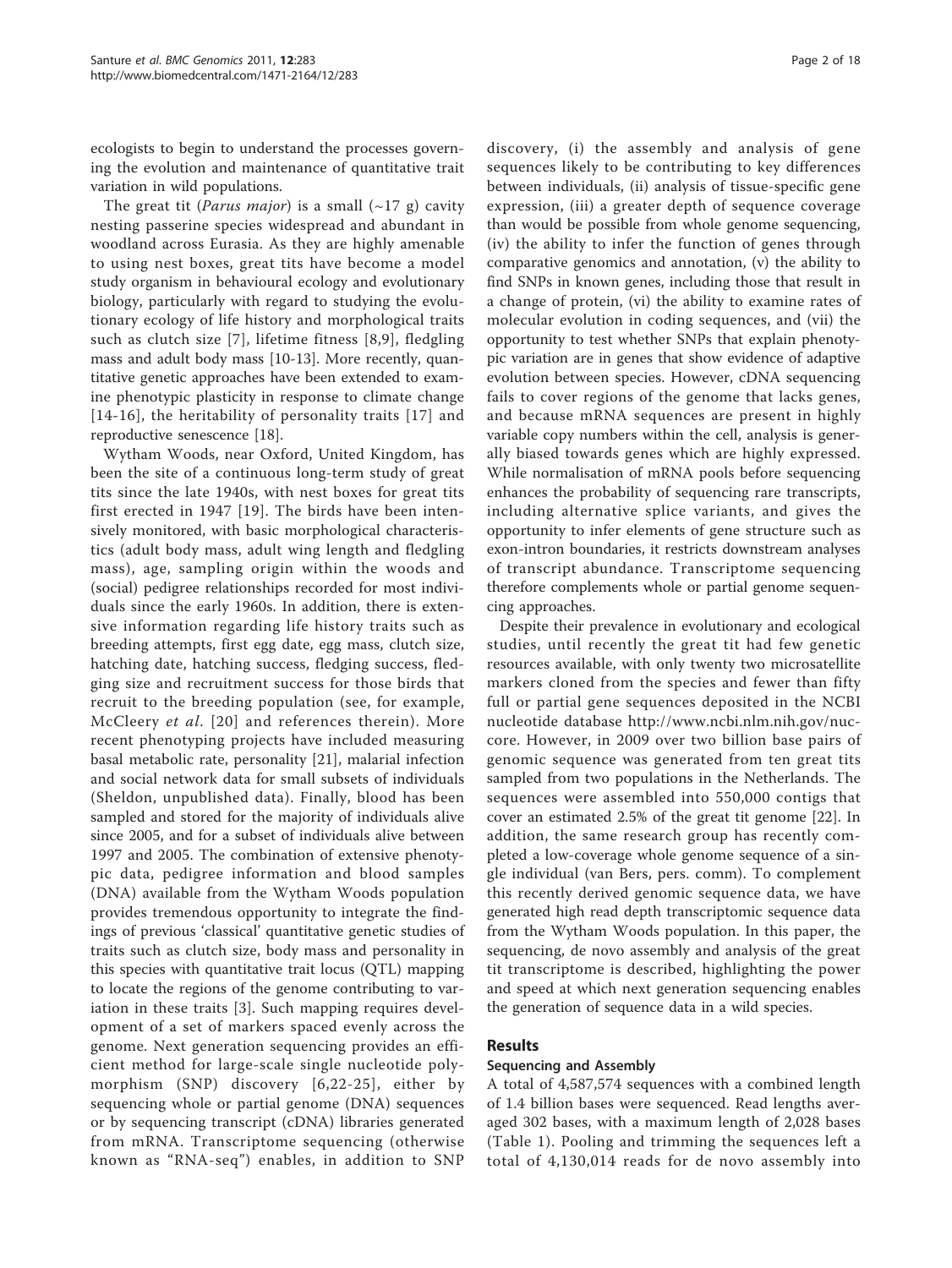<span id="page-3-0"></span>Table 1 454 sequencing summary statistics

| tissue         | number<br>οf<br>sequences | total base<br>pairs<br>sequenced | mean<br>sequence<br>length | maximum<br>sequence<br>length |
|----------------|---------------------------|----------------------------------|----------------------------|-------------------------------|
| brain          | 674.719                   | 209,572,185                      | 311                        | 1.796                         |
| heart          | 408.547                   | 112.462.495                      | 275                        | 1.863                         |
| kidney         | 655,004                   | 198.351.347                      | 303                        | 1.256                         |
| liver          | 514.017                   | 157.069.646                      | 306                        | 1.005                         |
| muscle         | 566,729                   | 178,678,017                      | 315                        | 971                           |
| pancreas       | 532.017                   | 174.131.123                      | 327                        | 1.726                         |
| skin           | 573.505                   | 154,523,708                      | 269                        | 2.028                         |
| testes         | 663,036                   | 199.038.872                      | 300                        | 1.737                         |
| all<br>tissues | 4,587,574                 | 1,383,827,393                    | 302                        | 2,028                         |

contigs. The final NGen assembly ("the great tit assembly") yielded 95,979 contigs with four or more sequences, utilising 3,038,404 (74%) of the trimmed sequences. The mean contig length was 871 bases and the total length of assembled contigs was 83,601,386 bases. Despite normalisation of transcripts before sequencing, there was a large range (1-2,601) in the mean coverage depth of contigs (i.e., the mean number of reads in any given position in the contig), with overall mean coverage depth (accounting for difference in contig lengths) of 12.2x. The total number of sequences contributing to contigs was also highly variable, with a maximum of 9,633, and was relatively weakly correlated with the contig length ( $r = 0.45$ ). The mean (standard error) and median number of sequences per contig was 32 (104) and 8 respectively. The 1,091,610 sequences not included in contigs ("singletons") had mean length 230 bases, making them shorter than the sequences included in contigs (323 bp)  $(t = 550.86, p << 0.0001,$ two sample  $t$  test with unequal variance).

Most contigs were not expressed in every tissue (Table 2). 20,084 (21%) contigs were only expressed in one tissue (Table 2) and 10,335 (11%) contigs were expressed in all tissues. The remaining 68% were expressed in

more than one, but not all tissues. Skin and testes seemed to have a relatively large number of highly tissue specific contigs (746 and 606 respectively).

#### Transcriptome analysis

#### Blast against zebra finch, chicken and self

Most contig sequences mapped to the zebra finch (97%) and chicken (67%) genomes but only around 1/3 aligned with sequences in the zebra finch and chicken transcriptome databases (Table [3](#page-4-0)). The divergence between chicken and passerines is thought to have occurred over 100 Mya while between zebra finch and great tit the divergence is ca. 50 Mya [\[26](#page-18-0)]. The great tit genome has  $2n = 80$  chromosomes [\[27](#page-18-0)] and, given the relative stability of avian chromosomes [[[28\]](#page-18-0), and references therein], it is expected that the great tit genome is similar in size (1.2 GB) to the zebra finch [[29](#page-18-0)]. The majority of the contigs that aligned with zebra finch cDNA also aligned to chicken cDNA records (Figure [1](#page-4-0)). Only 1,913 (2%) contigs did not align with any of the zebra finch or chicken genome, cDNA or protein sequences; the mean length of these contigs was 512 bases so they were not unusually short. Approximately 54% of the sequences in the zebra finch cDNA database (18,597 sequences) and 49% of the sequences in the chicken cDNA database (22,314 sequences) matched great tit contigs suggesting that at least half of the previously known bird transcripts are represented in the assembled great tit contigs. The discordance between the number of contigs and the number of unique sequences they aligned with is due to multiple contigs mapping to the same gene. Given that the zebra finch cDNA database is 26.3 Mbp and the summed length of the reads contributing to contigs aligning with zebra finch cDNA sequences is 654.7 Mbp we estimate an overall transcriptome coverage of  $\sim$ 25 $\times$ . This figure is lower than a predicted coverage of  $41\times$  (based on the amount of sequence generated) due to the low proportion of contigs aligning with zebra finch cDNA.

Table 2 The total number of contigs expressed in the single tissue assemblies

| tissue                        | total number of assembly contigs expressed | tissue specific contigs (number with $\tau \geq 0.8$ ) |
|-------------------------------|--------------------------------------------|--------------------------------------------------------|
| brain                         | 51,411                                     | 4,277 (212)                                            |
| heart                         | 58,988                                     | 939 (219)                                              |
| kidney                        | 44,367                                     | 2,223 (90)                                             |
| liver                         | 60,284                                     | 905 (89)                                               |
| muscle                        | 57,568                                     | 1,460 (221)                                            |
| pancreas                      | 58,098                                     | 1,441 (265)                                            |
| skin                          | 53,977                                     | 2,859 (746)                                            |
| testes                        | 44,463                                     | 5,980 (606)                                            |
| total tissue specific contigs |                                            | 20,084 (2,448)                                         |

Note that relatively few contigs were expressed at very high level in only one tissue (i.e. τ ≥ 0.8), the mean number of reads was 6 for contigs with τ < 0.8 and 25 for contigs with  $\tau \geq 0.8$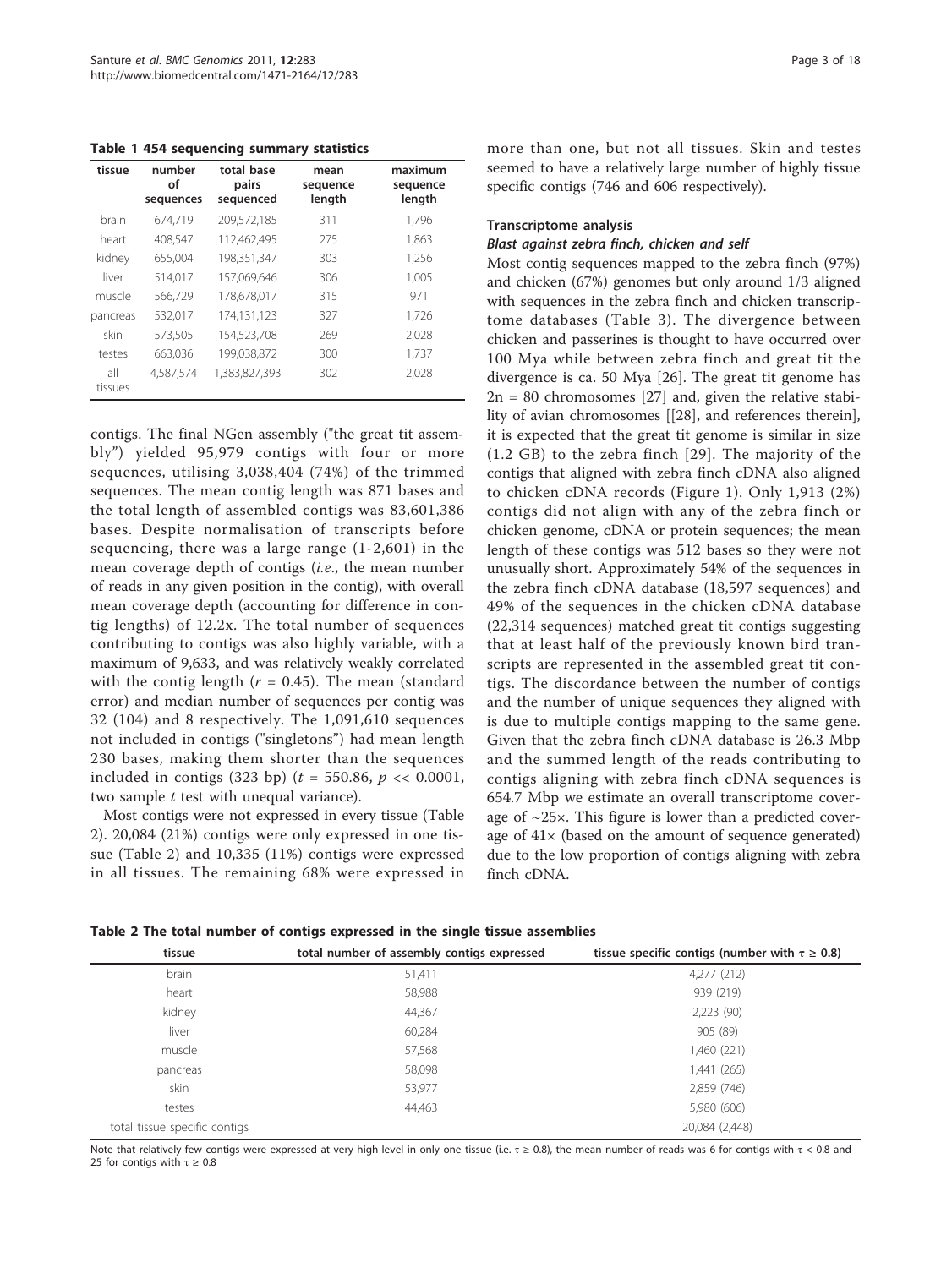<span id="page-4-0"></span>Table 3 Summary of blast searches between 95,979 great tit contigs and other avian sequence databases

| zebra finch database              |                  |                 |                 |  |  |  |  |  |
|-----------------------------------|------------------|-----------------|-----------------|--|--|--|--|--|
|                                   | whole<br>genome  | <b>cDNA</b>     | protein         |  |  |  |  |  |
| contigs                           | 93,221 (97%)     | 33,574<br>(35%) | 29,830<br>(31%) |  |  |  |  |  |
| mean% similarity                  | 90               | 95              | 90              |  |  |  |  |  |
| mean coverage depth of<br>contigs | 12               | 17              | 17              |  |  |  |  |  |
| unique hits                       | 76,708           | 10,085          | 9,732           |  |  |  |  |  |
|                                   | chicken database |                 |                 |  |  |  |  |  |
|                                   | whole<br>genome  | <b>cDNA</b>     | protein         |  |  |  |  |  |
| contigs                           | 64,262 (67%)     | 34,844<br>(36%) | 30,423<br>(32%) |  |  |  |  |  |
| mean% similarity                  | 89               | 90              | 85              |  |  |  |  |  |
| mean coverage depth of<br>contigs | 14               | 17              | 17              |  |  |  |  |  |
| unique hits                       | 51,161           | 10,943          | 10,480          |  |  |  |  |  |

The number of unique sequences in the zebra finch/chicken database (genome, cDNA or protein) that matched contigs ("unique hits") are also shown. Genomic DNA hits were not classified as unique if they were located less than 100 bases from any other hit

Of the ten most highly expressed contigs (mean coverage depth greater than 1000), six aligned to sequences in the zebra finch and/or chicken cDNA databases. These genes were Pleckstrin homology domain-containing family B member 2 (Golgi organisation and kinesin and protein binding), THO complex subunit 4 (RNA



splicing), EF-hand domain-containing protein (calcium ion binding), Diamine acetyltransferase 1, Breast cancer anti-estrogen resistance protein 3 (cell adhesion) and Cadherin-11 Precursor (cell adhesion). Contigs mapping to zebra finch or chicken cDNA and with mean coverage depth greater than 100 are shown in Additional file [1,](#page-17-0) Table S1.

A small number of contigs aligned across most of their length to other contigs in the great tit assembly; blastclust grouped 525 contigs into 228 groups (between two to seven contigs per group) where there was similarity of 95% across all of the shortest contig. Relaxing the blastclust conditions slightly to a similarity of 95% across 95% of the shortest contig clustered 3,432 contigs into 1,184 groups (two to fifteen contigs per group). Given that the alignments are continuous across the shortest contig, there is no evidence to suggest that contigs within a cluster represent splice variants or that one or more of the contigs are pre-mRNA sequences. There is also little evidence to suggest that contigs within a cluster are expressed differentially in different tissues-for groups of two contigs the average correlation of tissue expression is 0.56 (182 pairs with 95% similarity across the shortest contig; for each pair the correlation was calculated from the total number of reads expressed in each tissue for each contig). Of the 182 pairs, 32 mapped to different genomic locations, suggesting that these contigs are paralogues. The remainder of contig pairs appear likely to represent different haplotypes of the same genomic region.

Contigs were also blasted against themselves to identify contigs which did not necessarily share sequence homology across their entire length. A large number (~200,000) of reciprocal pairs of contigs were identified which aligned with e-value less than  $10^{-5}$ . Of these, a very large number (159,956) were single alignments, suggesting regions of shared protein domains across different genes. Five percent of single alignments extended over more than 95% of the shortest contig and, as expected, the set of single alignments included the 187 pairs identified by the blastclust analysis. Twenty-two percent (45,886) of reciprocal pairs of contigs had multiple alignments rather than a single alignment. In a sample of 200 pairs of contigs with multiple alignments, 93 aligned disjointly (Figure [2a\)](#page-5-0), suggesting the two contigs may represent alternative splice variants, or one may be a pre-mRNA sequence. There were 25,589 contigs in one or more reciprocal pairs with multiple alignments, so a relatively large proportion  $(-12%)$  of the overall contig set may represent alternative mRNA or premRNA sequences.

The overall contig distribution across zebra finch chromosomes is reasonably uniform across the genome (Figure [3](#page-6-0)), although some regions of very high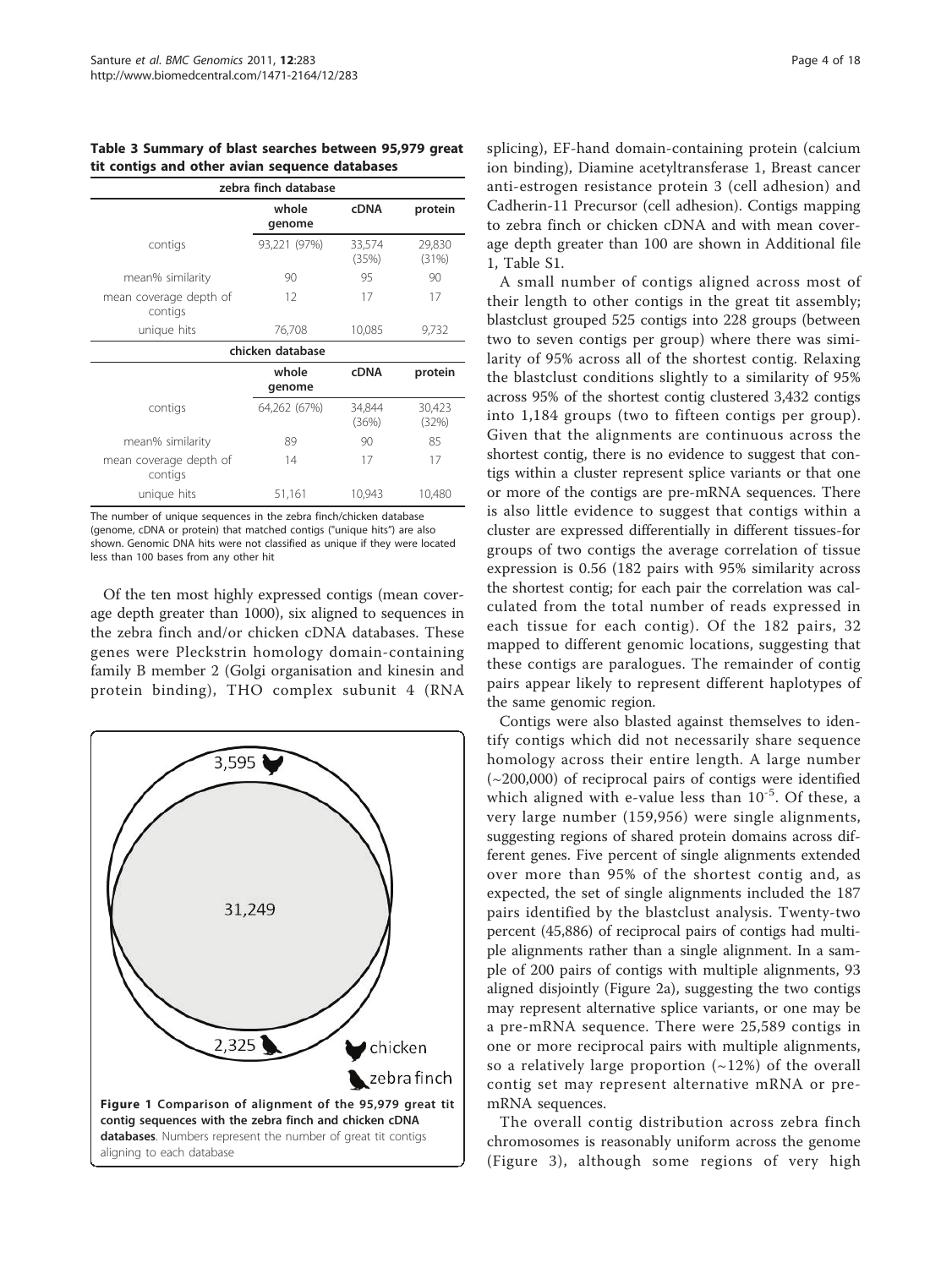<span id="page-5-0"></span>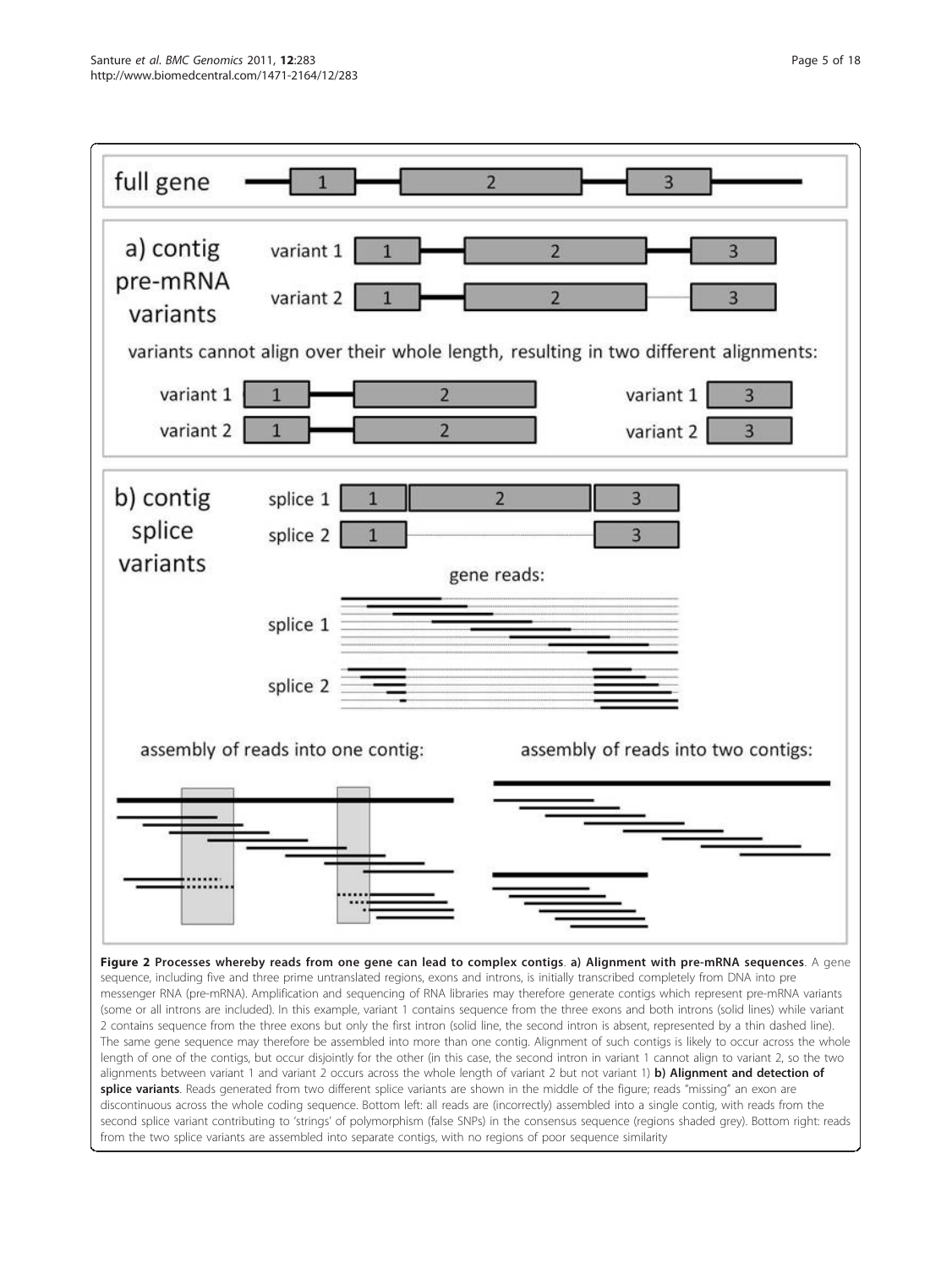<span id="page-6-0"></span>

|                                           |                                                                              |                                     | ∟ o                  |
|-------------------------------------------|------------------------------------------------------------------------------|-------------------------------------|----------------------|
| TguZ                                      |                                                                              |                                     |                      |
|                                           | ممالغة فيلسلة أقيعته ورفعي بالعقال فستعيشها وللتياس                          |                                     |                      |
| Tgu1                                      | ويضاربها أتشاد والأستاذي والمراد والمتعاقبات والتوريد والششار ويتماس والمراج |                                     |                      |
|                                           |                                                                              |                                     |                      |
| Tgu1A                                     | ممراه والتقارب والمتوسل تماسي والتراسي والمتحادية                            | Tgu1B<br>k.                         |                      |
| Tgu <sub>2</sub>                          |                                                                              |                                     |                      |
| منطق والمتناقب والمتحافظ والمتحادث        |                                                                              |                                     |                      |
| Tgu <sub>3</sub>                          |                                                                              |                                     |                      |
|                                           | اسمز فرحم متراولل الشنيش بالريكان فاستشفاه فالتلامة للمستأثر عناهم وأمينا    |                                     |                      |
| Tgu4                                      |                                                                              | Tgu4A                               |                      |
|                                           | يتقاد للأنفاء أستخداهم يقيم بالأناقية والمستقلق بم                           | <u>اب ساما الرحمل</u>               |                      |
| Tgu <sub>5</sub>                          |                                                                              |                                     |                      |
| حسن المغاير بعلى سائنات التيالين المتحاسر |                                                                              |                                     |                      |
| Tgu <sub>6</sub>                          | Tgu7                                                                         | Tgu <sub>8</sub><br>ساعت همساه اسان | Tgu9                 |
| ويستحق فتأهل أتلفاه بأعلمته               | لىرىيەتى <b>ك ئاتارلى</b> لىك بىم                                            |                                     | فالشمانا بالمشاراتين |
| Tgu10<br>مدعولتينية                       | Tgu11<br>بالمساأس القيام                                                     | Tgu12<br>المعالية العبيا            | Tgu13<br>مرجحة أليهم |
|                                           |                                                                              |                                     |                      |
| Tgu14<br>اللحياسا                         | Tgu15<br>. شانش                                                              | Tgu17<br>نقعه ب                     | Tgu18<br>حمالا       |
|                                           | Tgu <sub>20</sub>                                                            | Tgu21                               | Tgu <sub>23</sub>    |
| Tgu19<br>عشاس                             | فباعدينا                                                                     | الأبل                               | وأتلو                |
| Tgu24                                     | Tgu28                                                                        | TguLG2                              | TguLGE22             |
|                                           |                                                                              |                                     |                      |

expression are evident (Figure [4\)](#page-7-0). There is a reasonable correlation between the distribution of contigs and the distribution of zebra finch genes across the genome  $(R^2)$ = 0.34; see Additional file [2,](#page-17-0) Figure S1 for the distribution of zebra finch genes across the genome). There was

no relationship between chromosome length and contig density ( $F_{1,28} = 1.35$ ,  $p = 0.26$ ;  $R^2 = 0.04$ ). The mean contig density across chromosomes (excluding TguUn) is 83 contigs per Mbp. Despite a higher gene density on zebra finch microchromosomes [[30](#page-18-0)], there was no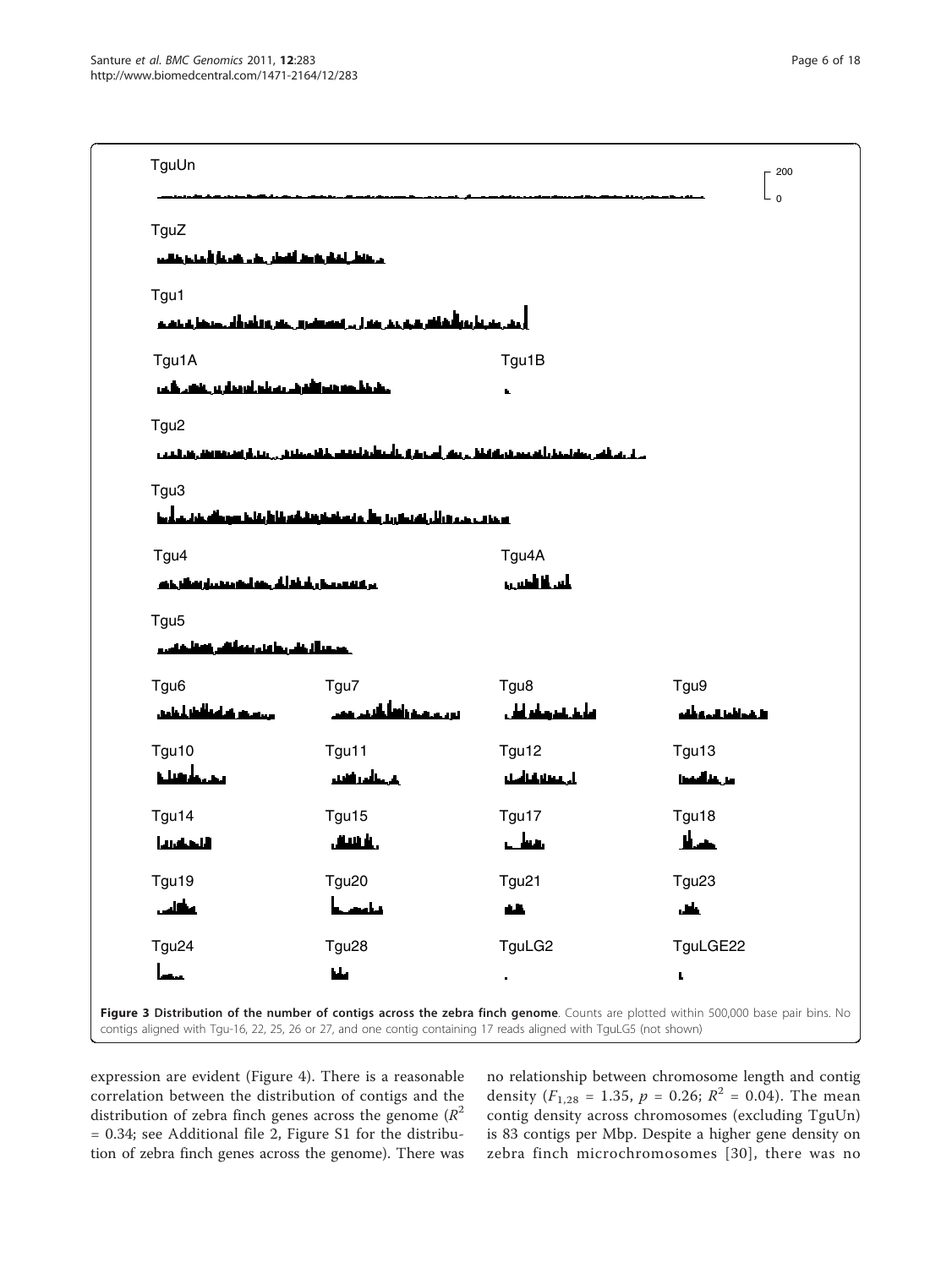<span id="page-7-0"></span>

evidence to suggest that the density of contigs mapping to microchromosomes (Tgu-13-28 and Tgu1B)-and macrochromosomes (Tgu-1-5 and Tgu1A) differed ( $t =$ 0.84,  $p = 0.41$ , two sample *t*-test with unequal variance). No contigs aligned with chromosomes Tgu-16, 22, 25, 26 or 27, and one contig containing 17 reads aligned with TguLG5 (part of the assembly that remains unassigned to a chromosome). Tgu-16, 22, 25, 26, 27 and TguLG5 have a combined length of 1.4% of the genome and contain 4.1% of annotated zebra finch genes; it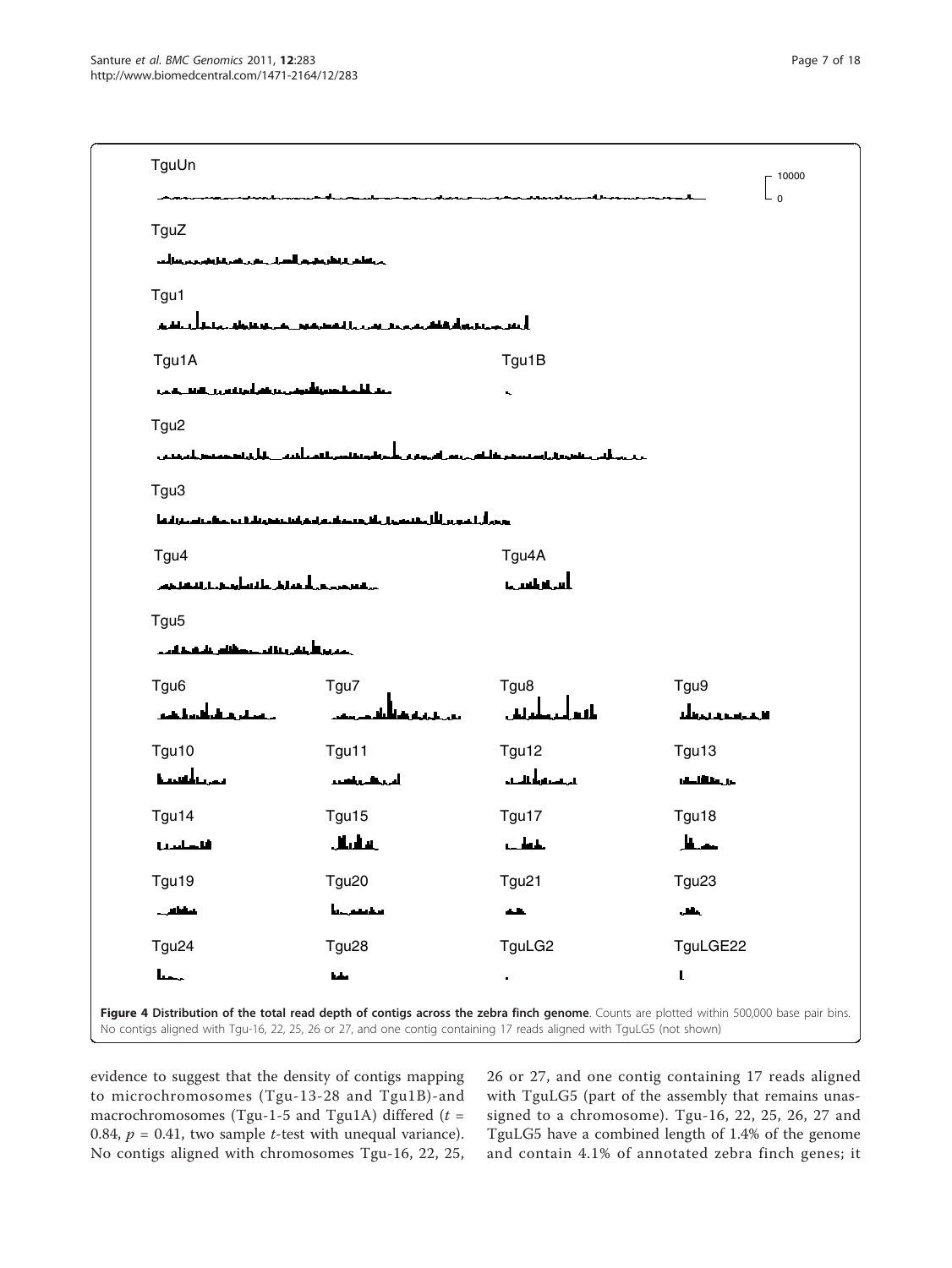appears likely that by chance these chromosomes have remained unsampled.

The consensus great tit contig sequences contained 99.9% unambiguous bases (A, G, C or T) and 0.1% ambiguous bases (B, D, H, K, M, N, R, S, V, W or Y; these positions may either represent regions of poor sequence quality or possible single nucleotide polymorphisms). The mean GC content of the unambiguous bases in the great tit assembly is 40.7%. The mean GC content in the zebra finch and chicken cDNA databases is 50.4% and 48.6% respectively, while the mean genome GC content of the zebra finch and chicken genomes is 41.3% and 41.6% respectively. The GC content for regions of alignment between great tit contigs (45.4%) and zebra finch cDNA sequences (45.7%) are similar. However, extending the calculation across the whole contig and the whole zebra finch gene it aligns to gives mean GC contents of 42.6% and 48.2% respectively. These figures suggest that either the great tit has an unusually low GC content or that, if it is assumed that the great tit transcriptome has a similar GC content to zebra finch and chicken, the set of great tit contigs may contain genomic as well as transcriptomic sequence-i.e., that some contigs contain intronic or non-transcribed (i. e., pre-mRNA) sequences.

#### Gene Ontologies

The distribution of GO terms from the tissue-specific contigs into the three domains (biological process, molecular function and cellular component) is shown in Table 4. Note that in general the total number of GO terms is greater than the number of unique contigs, as many of the contigs map to zebra finch genes with more than one associated GO term. Of the 33,574 contigs aligning with zebra finch cDNA sequences, GO terms could be extracted for 20,847 (62%) of the contigs.

There were 5,906 contigs with GO terms expressed in all tissues and 2,782 tissue-specific contigs with GO terms (Table 4). Many of the GO terms from tissue-specific contigs were found in more than one tissue (as many different genes may be associated with the same GO term). The tissue-unique GO terms (Table 4) are listed in Additional file [1](#page-17-0), Table S2; a total of 114, 32, 58, 49, 44, 46, 67 and 117 GO terms were uniquely associated with contigs only expressed in brain, heart, kidney, liver, muscle, pancreas, skin and testes, respectively, while 1,654 GO terms were uniquely associated with contigs expressed in all tissues. A total of 84 tissue-unique GO terms were also highly tissue specific (τ > 0.8) (Additional file [1,](#page-17-0) Table S2). Interestingly, it was heart and pancreas that had the highest number of highly tissue specific GO terms (21.4% and 28.5% respectively), and of the seven terms with  $\tau > 0.85$ , four were unique to heart (connexon complex, myosin filament assembly, A band and myosin heavy chain binding), two to pancreas (glucosamine 6-phosphate Nacetyltransferase activity and cholecystokinin receptor activity) and one to skin (proton-dependent oligopeptide secondary active transmembrane transporter activity). The tissue specificity of these GO terms generally appears biologically consistent, although it is interesting to note, for example, two "ovarian" GO terms associated with testes-ovarian cumulus expansion and ovulation cycle, and two "respiratory" GO terms associated with heart-bronchus morphogenesis and trachea formation (Additional file [1,](#page-17-0) Table S2). Such tissue overlap may reflect (incorrect) alignment of a contig to a protein which shares a conserved domain but has a different function.

The three GO domains (biological process; GO:0008150, molecular function; GO:0003674 and

Table 4 Summary of the assignment of GO domains to contigs

| tissue         |                                                        | number of GO terms |                       |                       |                       |                   |                                                            |
|----------------|--------------------------------------------------------|--------------------|-----------------------|-----------------------|-----------------------|-------------------|------------------------------------------------------------|
|                | number of contigs<br>(number with $\tau \geq$<br>(0.8) | mean<br>$\tau$     | biological<br>process | molecular<br>function | cellular<br>component | total GO<br>terms | unique to that tissue<br>(number with $\tau \geq$<br>(0.8) |
| brain          | 517 (32)                                               | 0.73               | 1,020                 | 327                   | 262                   | 1,609             | 114(7)                                                     |
| heart          | 141(43)                                                | 0.78               | 295                   | 101                   | 59                    | 455               | 32 (18)                                                    |
| kidney         | 337 (18)                                               | 0.72               | 451                   | 139                   | 119                   | 709               | 58 (8)                                                     |
| liver          | 219 (22)                                               | 0.75               | 260                   | 114                   | 56                    | 430               | 49 (1)                                                     |
| muscle         | 265 (36)                                               | 0.75               | 307                   | 75                    | 70                    | 452               | 44 (5)                                                     |
| pancreas       | 223 (42)                                               | 0.75               | 313                   | 104                   | 48                    | 465               | 46 (24)                                                    |
| skin           | 433 (125)                                              | 0.77               | 593                   | 126                   | 114                   | 833               | 67(11)                                                     |
| testes         | 647 (54)                                               | 0.73               | 677                   | 131                   | 133                   | 941               | 117(10)                                                    |
| sum            | 2,782 (372)                                            | 0.75               | 3,916                 | 1.117                 | 861                   | 5,894             | 527 (84)                                                   |
| all<br>tissues | 5,906                                                  | 0.29               | 4,550                 | 1,189                 | 1,049                 | 6,788             | 1,654                                                      |

Contigs were assigned into the three GO domains (biological process, molecular function and cellular component) through 'is\_a' pedigree mapping. The number of unique GO terms is also reported for each tissue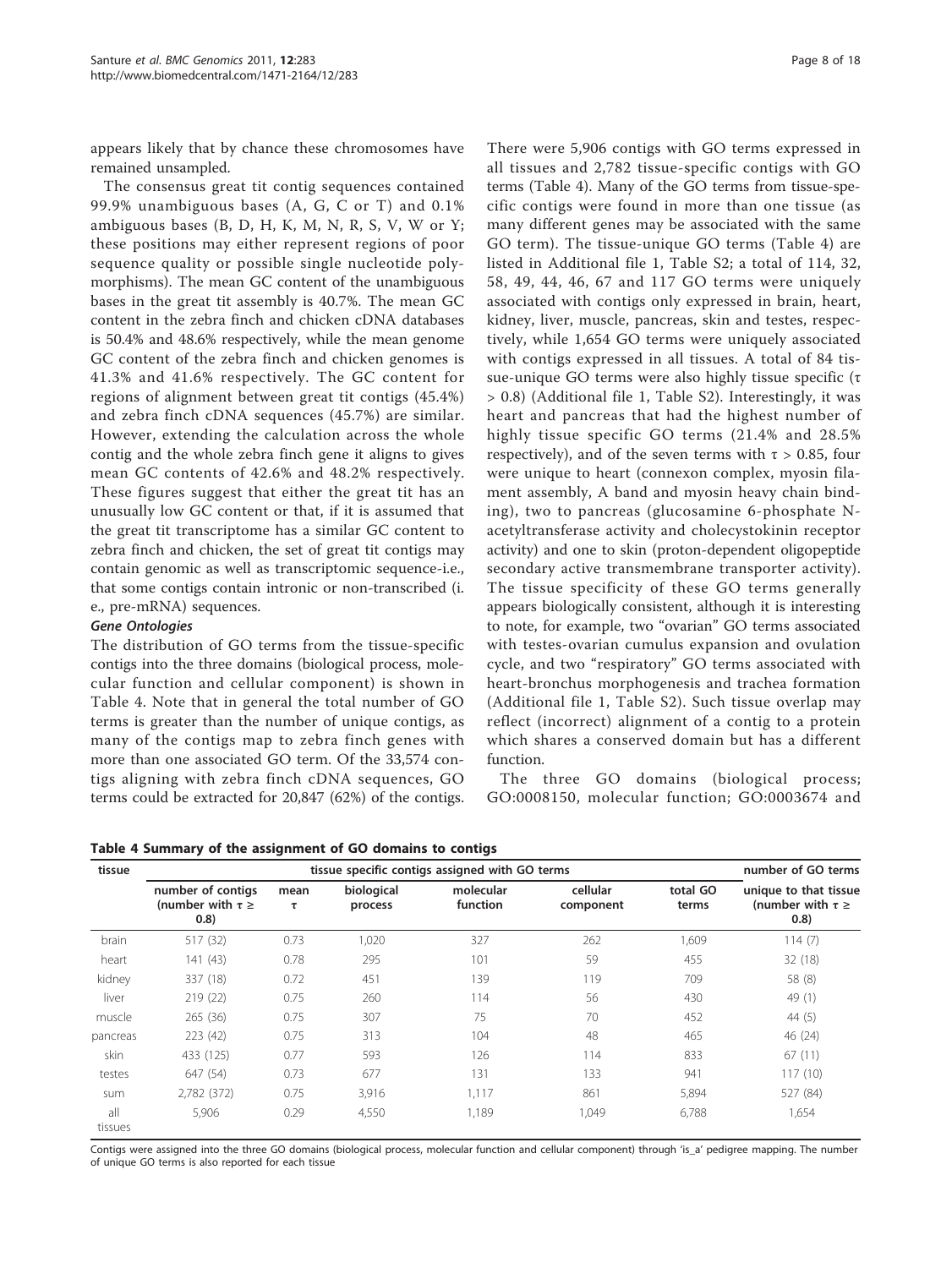cellular component; GO:0005575) have 65 immediate child terms (35 with parent 'biological process', 17 with parent 'molecular function' and 13 with parent 'cellular component'). Of the sixty-five terms, 21 were not represented in any of the 'is\_a' mappings, two were associated with only one tissue (GO:0016247-channel regulator activity, associated only with brain, and GO:0005198 structural molecule activity, associated only with muscle), and the remaining 42 were all parents of unique GO terms expressed in all tissues (Additional file [1](#page-17-0), Table S3). For combined 'is\_a' and 'part\_of' relationships, the same two GO terms were uniquely associated with brain and muscle, but only 14 were not represented in any of the "is\_a" or "part\_of" mappings, namely carbohydrate, carbon, nitrogen, phosphorus, sugar, and sulfur utilization (domain: biological process), chemoattractant, chemorepellent, electron carrier and nutrient reservoir activity and protein tag (domain: molecular function) and symplast, virion and virion part (domain: cellular component). The remaining 49 terms were expressed in all tissues (Additional file [1](#page-17-0), Table S3)-i.e., seven GO terms mapped through only 'part\_of' and not 'is\_a' mappings-cell killing, cell wall organization or biogenesis, reproduction and viral reproduction (domain: biological process) and cell, extracellular region and extracellular region part (domain: cellular component) (Additional file [1](#page-17-0), Table S3). These results indicate that although there is evidence for highly tissue specific expression of 2,448 contigs (Table [2](#page-3-0)), the GO annotations find only a few tissue-specific functions for these contigs (as classified by unique GO terms).

#### Mapping non-gene contigs

We further investigated the 59,955 contigs that mapped to the zebra finch genome but did not match anything in the zebra finch cDNA database. Approximately two thirds of contigs mapped either up or downstream of a gene (classes A and B, Table [5a](#page-10-0), see Methods and Table [5](#page-10-0) for a full description of classes A-F). Of the remainder, the vast majority (20,647) were class F, whereby the contig mapped entirely within the boundaries of the genome location of a known gene, although 49 contigs extended across the entire gene sequence (class E). There are similar numbers of contigs in classes A (gene upstream) and B (gene downstream), and approximately 30% of these contigs align to locations within 2,500 bases of a mapped gene (Table [5a](#page-10-0)). The distribution of the distance of class A and B contigs from their nearest gene differed significantly from the random distribution generated from 1,000,000 simulated contigs (p << 0.0001, test statistic = 0.31, Kolmogorov-Smirnov test, contigs mapping within genes excluded). In other words, Class A and Class B contigs are closer to genes than expected from the sequencing of random genomic DNA, implying that the majority of these "non-gene"

contigs are either gene sequences or closely associated with gene sequences (for example involved in gene transcription or regulation) rather than erroneously amplified genomic sequence.

A small number of Class A and B contigs aligned with non-coding RNA sequences. Of the 700 non coding RNA sequences described in the zebra finch genome, including micro, ribosomal, small nucleolar and small nuclear RNA, 45 contigs aligned to 27 unique non-coding RNA sequences. Twenty two of the non-coding RNA contigs mapped within 2,000 bases of a gene, suggesting that these non-coding RNAs may be involved in modulating the expression of the nearby gene. Only ten of the 27 non-coding RNAs have an associated gene name and description, six of which are small nucleolar RNAs. However, it is likely that there are many more than 700 non-coding RNA sequences in the zebra finch (and, indeed, great tit) genomes; 4,431 have been described in zebrafish (Danio rerio) and 8,383 in human (assembly and gene build genome statistics, [http://www.](http://www.ensembl.org) [ensembl.org\)](http://www.ensembl.org). Thus, at least a few hundred of the class A and B contigs may represent non-coding RNA.

The distribution of the distance between all contigs mapping to the zebra finch genome (including those mapping within genes) also differed significantly from the distribution expected at random ( $p \ll 0.0001$ , test statistic = 0.34, Kolmogorov-Smirnov test, Figure [5\)](#page-11-0).

For most class C contigs, alignments begin in the final exon of the gene, while for most class D contigs alignments end in the first exon (Table [5b\)](#page-10-0). All genes enclosed by class E contigs contain a single exon and tend to be small (range 64-202 bases, mean 94 bases, Table [5c](#page-10-0)). In class F, the vast majority (20,290) of contigs aligned within a single intron (see 'one gene feature' in Table [5d\)](#page-10-0). Two hundred and sixty contigs aligned across more than one gene feature, with 57% of alignments beginning in an intron, and 58% of alignments ending in an intron (see 'more than one gene feature' in Table [5d\)](#page-10-0). Thus, the overwhelming majority of class F contigs align with intronic regions of a zebra finch gene, providing very strong support that these contigs represent pre-mRNA (i.e., the RNA transcript has not been spliced to form mRNA). The mean number of reads per contig for the 20,566 class C, D, E and F contigs which align to intronic regions was 14; this differed significantly ( $t = 35.59$ ,  $p \ll 0.0001$ , two sided t test with unequal variance), from the mean (52 reads) for the 33,574 contigs which aligned with sequences in the zebra finch cDNA database (Table [3\)](#page-4-0). Therefore premRNAs are much less abundant than mRNA sequences. Metagenomics of non-great tit sequences

Of the 1,913 contigs which did not align with any zebra finch or chicken genome, cDNA or protein sequences, 80 aligned to RefSeq RNA sequences. Of these, 17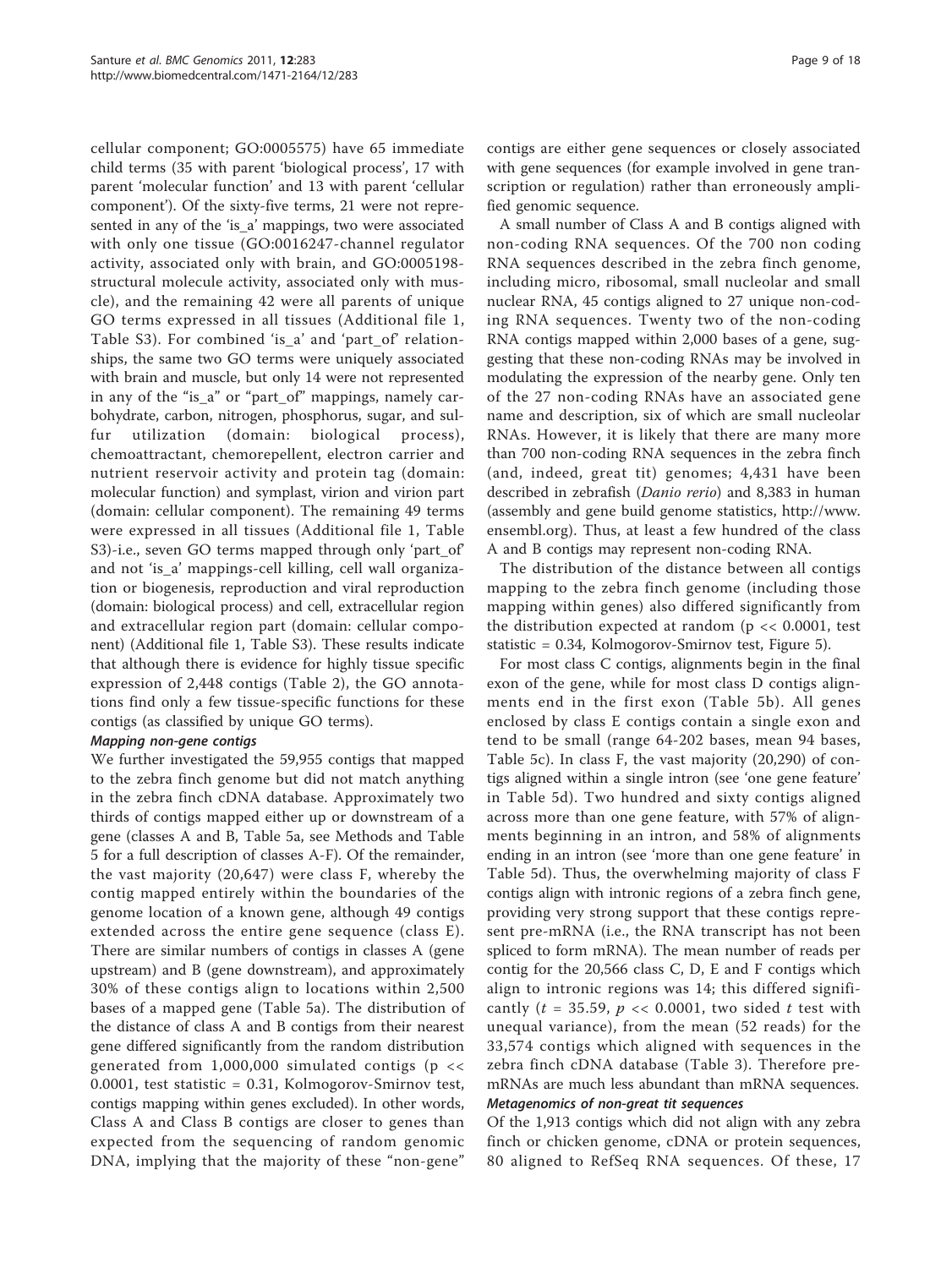<span id="page-10-0"></span>

| Table 5 Summary of the 59,955 contigs that aligned with regions of the zebra finch genome assembly, but had no |  |
|----------------------------------------------------------------------------------------------------------------|--|
| match in the zebra finch cDNA database                                                                         |  |

| a) classes A and B         | total  | distance to nearest gene (bp)                    |                              |                                                            |                |        |
|----------------------------|--------|--------------------------------------------------|------------------------------|------------------------------------------------------------|----------------|--------|
|                            |        | < 2,500                                          | < 5,000                      | < 7,500                                                    | < 10,000       |        |
|                            | 19,357 | 5,843                                            | 8,429                        | 9,778                                                      | 10,752         |        |
|                            | 19,721 | 5,708                                            | 8,227                        | 9,621                                                      | 10,570         |        |
| b) classes $C^1$ and $D^2$ | total  |                                                  | alignment position of contig |                                                            |                |        |
|                            |        | start position                                   |                              |                                                            |                |        |
|                            | 84     | penultimate intron                               | final intron                 | final exon                                                 | 3' UTR         |        |
|                            |        |                                                  | 7                            | 74                                                         | $\overline{2}$ |        |
|                            |        |                                                  | end position                 |                                                            |                |        |
|                            | 97     | first exon                                       |                              | first intron                                               |                |        |
|                            |        | 86                                               |                              | 11                                                         |                |        |
| c) class $E^3$             | total  | gene length (bp)                                 |                              | length of alignment with<br>genome sequence (bp)           |                |        |
|                            | 49     | 64-202                                           |                              | 131-1,235                                                  |                |        |
| d) class $F^4$             | total  | aligns to one gene feature <sup>5</sup>          |                              | aligns to more than<br>one gene feature <sup>6</sup>       |                |        |
|                            |        | 20,387                                           |                              | 260                                                        |                |        |
|                            |        | one gene feature <sup>5</sup> , contig aligns to |                              |                                                            |                |        |
|                            |        | 5'UTR                                            | 3'UTR                        | exons                                                      | introns        |        |
|                            | 20,647 | $\overline{4}$                                   | 89                           | $\overline{4}$                                             | 20,290         |        |
|                            |        |                                                  |                              | more than one gene feature <sup>6</sup> , contig aligns to |                |        |
|                            |        | contig start                                     |                              |                                                            | contig end     |        |
|                            |        | exons                                            | introns                      | exons                                                      | introns        | 3' UTR |
|                            |        | 111                                              | 149                          | 105                                                        | 152            | 3      |

Contigs are shown in grey while genes are in black

<sup>1</sup> class C contigs align to genes with a mean of 10.5 exons (range 1-35 exons), 18% of genes have only one exon

 $2$  class D contigs align to genes with a mean of 8.4 exons (range 1-33 exons), 20% of genes have only one exon

<sup>3</sup> 48 contigs extend from 5' (upstream) to 3' (downstream) of the closest mapped gene and one contig extends from the start position (i.e., the start of the 5'UTR) of the closest gene to 3' of the gene. All genes have only one exon

<sup>4</sup> class F contigs align to genes with a mean of 16.4 exons (range 1-149 exons), 87% of genes have more than five exons

 $5$  for example, the start and end of the contig are both within the  $5'$  UTR

<sup>6</sup> for example, the start of the contig aligns within exon 1 and the end of the contig aligns within intron 1

aligned to vertebrate\_birds, suggesting they are likely to represent true great tit sequences. Of the remaining 63 contigs that did not align to vertebrate\_birds, 22 aligned to another vertebrate group (vertebrate\_fish, vertebrate\_amphibians, vertebrate\_mammalian or vertebrate\_reptiles), suggesting that these contigs represent great tit genes without an annotated vertebrate\_bird homologue in the RefSeq RNA database. A further 26 contigs aligned with species from two or more kingdoms, and alignments were typically short (< 100 bases) or did not span more than 20% of the contig sequence. Of the remaining 15 contigs which aligned with species from a single kingdom, one aligned with bacterial species, and 14 with plant species. The 'bacterial' contig aligned with 57 different bacterial genera. The remaining 14 contigs aligned with Populus trichocarpa (twelve contigs), or both P. trichocarpa and Sorghum bicolor (two contigs) sequences, and appear most likely to represent non-

great tit sequences. The two S. bicolor alignments and two of the *P. trichocarpa* alignments were shorter than 80 bases and covered less than 12% of the contig, suggesting the alignments are unlikely to represent Populus or Sorghum but may be plant contamination of some kind. Note that while P. trichocarpa and S. bicolor are model species with full genome (and transcriptome) sequences, sequences from trees common in the ecology of the great tit (oak, ash, beech, hazel, sycamore) are not well represented in the RefSeq RNA database. Eleven of the remaining twelve contigs were assembled from skin reads, and the other from a combination of skin and testes reads. The remaining alignments with P. trichocarpa were of reasonable length (109-438 bases) and identity (84-94%), suggesting there may be sequences from a plant species related to P. trichocarpa in the great tit assembly (oak, beech and hazel are more closely related to *P. trichocarpa* than ash or sycamore).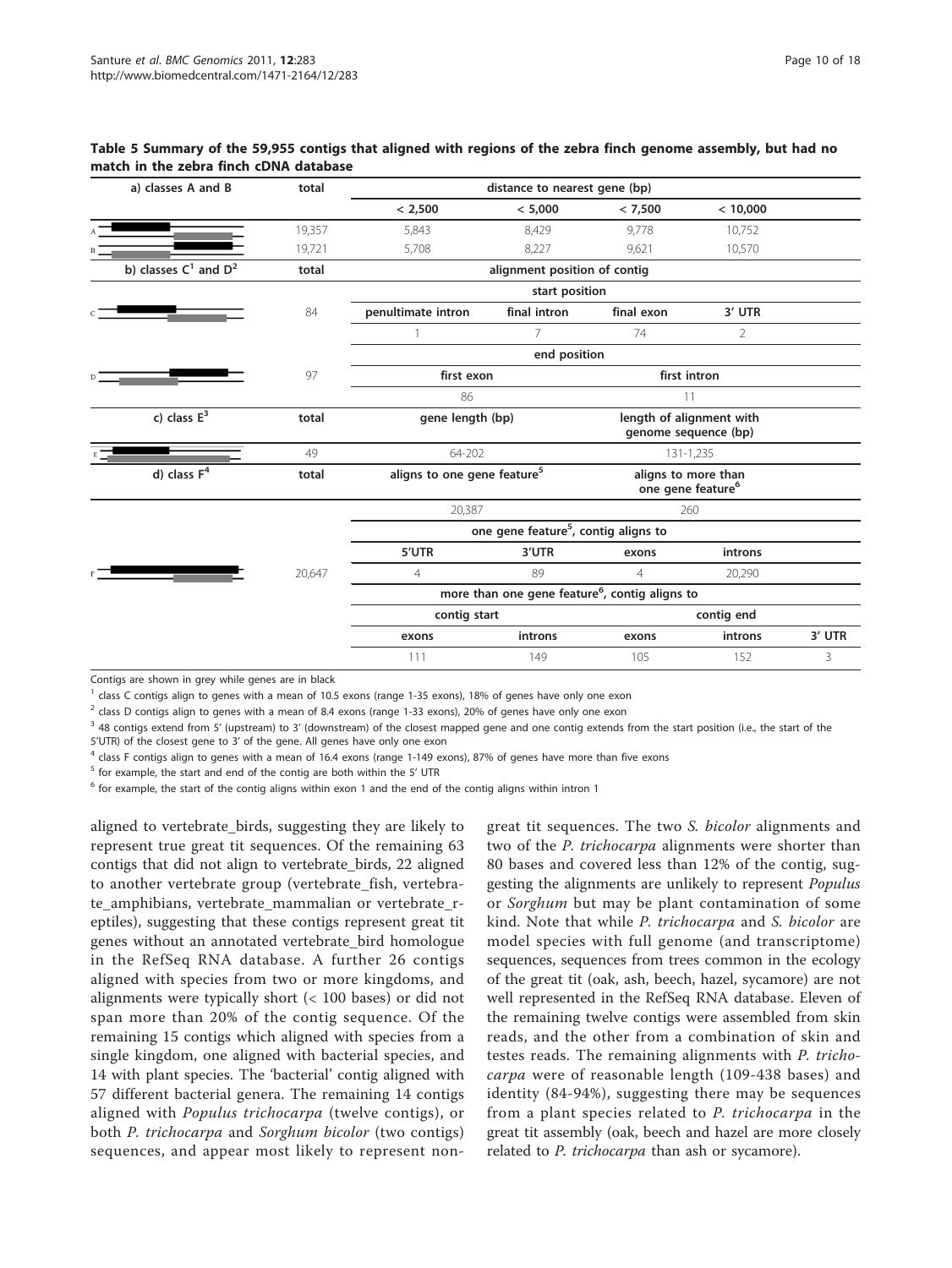<span id="page-11-0"></span>

(85,109 contigs). Note that ~8,000 contigs were excluded as they map to unassembled regions of the zebra finch genome (for example, Tgu 1\_random)

Alignments with 'environmental' sequences (i.e., sequences from species important in the ecology of the great tit, see Methods) provide some evidence to suggest that the great tit assembly includes sequences from flea and tick (ectoparasites that commonly inhabit bird nests). Forty-six contigs aligned with ribosomal RNA sequences from Ixodes ricinus. Twenty-eight contigs aligned with ribosomal RNA sequences from Ceratophyllus ciliatus (a grey squirrel flea), with some but not all of these contigs also aligning with sequences from the hen flea Ceratophyllus gallinae. However, contigs aligning to Ceratophyllus ciliatus and to Ixodes ricinus showed no evidence of tissue specificity; all ten of the most significant contig alignments with C. ciliatus were expressed in two or more tissues. Similarly all ten of the most significant contig alignments with *I. ricinus* were expressed in two or more tissues. Of the 1,091,610 singletons not assembled into contig sequences, 3,656 aligned with 60 'environmental' sequences. Alignments with flea (*Ceratophyllus* spp) and tick (*Ixodes ricinus*) sequences were the most prevalent (1,524 and 829 alignments), in addition there were 700 alignments with badger (Meles meles)-hair from which is frequently incorporated into nests-and 364 with beech (Fagus sylvatica). Thus, there is limited evidence that small amounts of RNA from other species have been included in the great tit sequences. There was little evidence to suggest that the great tit assembly includes sequences from any common endoparasites, nor from the great tit's common food source the winter moth (Opheroptera brumata).

#### Microsatellite repeat discovery

SPUTNIK detected 10,272 repeats of between two and five bases with five or more repeat units in 8,514 contigs (Table 6). The total sequence length of di-, tri-, tetraand penta-nucleotide repeats with more than five repeat units represents approximately 0.2% of the total assembled contig sequences. Fifty-five of the repeats matched (with an e-value of  $10^{-10}$  or less) 46 passerine microsatellites isolated from 25 different species. All di-, tri-, tetra-and penta-nucleotides with at least 5 repeat units, along with up to 200 bases total flanking sequence, are listed in Additional file [1,](#page-17-0) Table S4. SNP discovery

Of an initial 1,038,094 SNPs identified by SeqMan NGen, 23,831 'high' and 35,579 'modest' quality SNPs were detected in 13,026 and 16,187 contigs respectively. The majority of the loss of SNPs was due to exclusion of SNPs with a minor allele count of less than three (~930,000 SNPs). Of the filtered SNPs, 22,427 (94%) high and 33,185 (93%) modest quality SNPs were confirmed by re-assembling pooled and trimmed sequences onto the consensus great tit assembly sequences. Although 35% of all great tit contigs align with zebra finch cDNA (Table [3](#page-4-0), Figure [1\)](#page-4-0), 46% of contigs containing high quality SNPs and 49% of contigs containing modest quality SNPs aligned with zebra finch cDNA. The reading frame of 4,822 high and 8,194 modest quality SNPs could be inferred from regions of alignment between zebra finch genes and the SNP-containing contig. Of these, 1,503 (31%) of high and 3,541 (43%) of modest quality SNPs caused non-synonymous substitutions while the remainder were not predicted to cause a change in the amino acid sequence (i.e., are synonymous substitutions). Both the number of SNPs and the number of microsatellites mapping to zebra finch chromosomes were highly correlated with the total length of

Table 6 The distribution of microsatellite repeat sizes and lengths

| repeat type     |       | number of repeat<br>units |              |              | maximum repeat<br>units | total  |
|-----------------|-------|---------------------------|--------------|--------------|-------------------------|--------|
|                 | $5-9$ | 10-<br>14                 | $15 -$<br>19 | $\geq$<br>19 |                         |        |
| dinucleotide    | 5505  | 424                       | 61           | 35           | 262                     | 6,025  |
| trinucleotide   | 2593  | 114                       | 11           | 15           | 131                     | 2,733  |
| tetranucleotide | 1065  | 59                        | 19           | 23           | 130                     | 1,166  |
| pentanucleotide | 304   | 20                        | 6            | 18           | 66                      | 348    |
| all             | 9467  | 617                       | 97           | 91           |                         | 10.272 |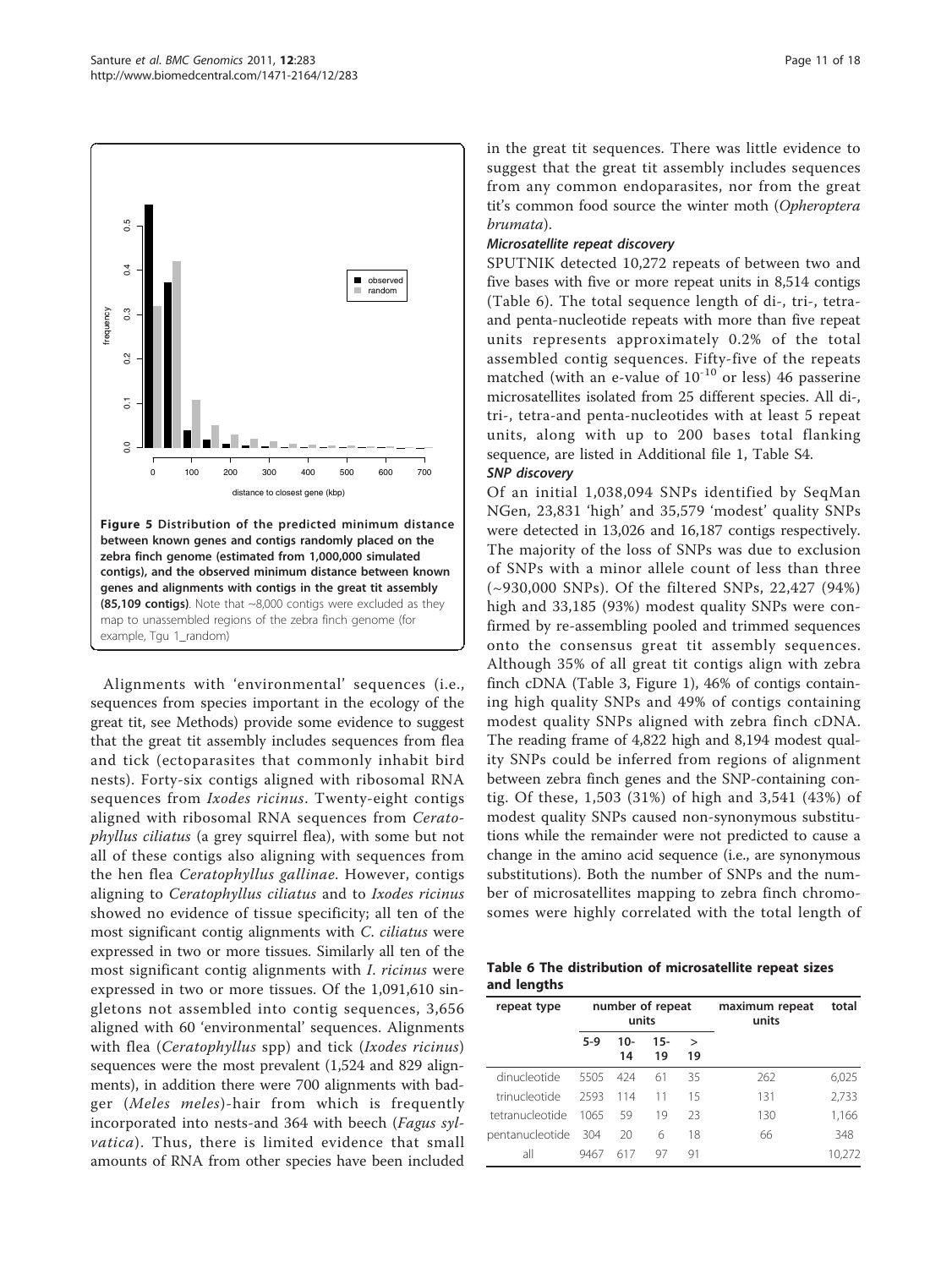these chromosomes ( $r > 0.98$ ), and the overall distribution of microsatellites and SNPs is reasonably uniform across the genome (data not shown).

#### Alternative splicing

Three hundred and thirty-two contigs (0.3%) contained 'strings' of at least six SNPs, suggesting these contigs are likely to include reads from alternative splice variants (strings of SNPs suggest regions of poor alignment representative of alternative splicing, see Methods). Of these, 195 contained only one SNP string. All but 13 of these contigs aligned with the zebra finch genome, and 187 aligned to a mapped gene. Contigs containing SNP strings were expressed in more tissues than contigs without SNP strings (difference of 3.07 tissues,  $t =$ 64.14,  $p \ll 0.0001$ , two sided t test with unequal variance) and were also less tissue specific (that is, were not predominantly expressed in only one tissue) than contigs without SNP strings (τ difference of 0.29,  $t =$ 20.62,  $p \ll 0.0001$ ). This difference was smaller but still significant once contig length and the number of reads mapping to the contig was taken into account (difference of 0.14 tissues, generalised linear model with Poisson distributed errors,  $z = 13.34$ ,  $p \ll 0.0001$ ). Although two of the alternative splice contigs were expressed in only one tissue (one each in heart and liver), two hundred and sixty two (79%) of the 332 alternative splice contigs were expressed in all eight tissues. These results suggest that it is uncommon  $($  1% $)$  for a single tissue to generate more than one splice variant, and that for those alternative splice contigs expressed in more than one tissue, different tissues may be generating different alternative splice variants.

#### **Discussion**

The sequencing of the great tit transcriptome represents an exciting application of next generation sequencing technology to the genome of a species which, until recently [[22\]](#page-18-0), had very few genetic resources. Although the downstream analysis of the great tit assembly was vastly enhanced by the availability of both zebra finch (Taeniopygia guttata) [[30](#page-18-0)] and chicken (Gallus gallus) [[31](#page-18-0)] complete genome sequences, the assembly of 454 reads was possible without a reference genome (i.e., de novo assembly) due to both the length of sequences (mean  $\sim$  300 bases) and the high coverage (25 $\times$ ). The resultant great tit transcriptome assembly of 95,979 contigs, encompassing 85,997,184 bases, is a valuable tool for future genomic work in this and other closely related species, in particular for molecular evolution studies [[32](#page-18-0)] and to enable the development of a panel of markers for QTL mapping and genome wide association studies. This illustrates the power of next generation sequencing to begin to illuminate the genetic architecture and

evolution of quantitative traits at a genomic level in non-model and wild species.

As illustrated by the number of high quality SNPs detected, transcriptome or genomic sequencing is also a rapid method for detecting variation in a population. In addition to SNPs, the microsatellites identified in the transcriptome are a useful resource, as they provide new markers for this species. By seeing which of these markers are also found in the zebra finch assembly, it should be possible to determine which are the most conserved microsatellites in passerines. Such conserved microsatellites provide a good system for studying microsatellite evolution without any biases due to them being cloned in one species. Finally, because the microsatellites documented here are in or close to genes (given that the majority of contigs either align with genes (Figure [2\)](#page-5-0) or map to within 5,000 bp of a gene (Table [5\)](#page-10-0)), they are ideal markers for candidate gene studies or other population genetic studies requiring a modest number of variable markers which are uniformly distributed across the genome.

Mapping the great tit contigs to the zebra finch and chicken cDNA databases resulted in around one third of contigs aligning with known genes, despite almost all contigs aligning to the zebra finch and chicken genomes (Table [3\)](#page-4-0). Given that all sequences were sequenced from complementary DNA, it seems surprising that a larger proportion of contigs did not match known genes. A number of possible explanations why some contigs did not map to known genes include: (i) the contigs are great tit genes without homologues in zebra finch or chicken, (ii) they are contigs of great tit genes which are highly divergent from their zebra finch and chicken homologues and therefore do not match in a blast search, (iii) they are non-great tit sequences, (iv) they are from genes which are unannotated in both zebra finch and chicken and (v) they are sequences of preprocessed mRNA (pre-mRNA).

It is very possible that a small number of contigs are either great-tit specific genes (i) or have undergone substantial sequence evolution since the divergence of zebra finch and great tit 40-45 million years ago (ii), but this explanation cannot account for most of the contigs that did not match the cDNA databases, because these contigs still matched genomic sequences. For the same reason, it appears highly unlikely that a substantial proportion of the contigs represent non-great tit sequences (iii). Given the comprehensive annotation of the chicken genome in particular, it also seems improbable that many contigs are as-yet unidentified genes (iv). The most intriguing explanation is that a high proportion of the non-gene contigs represent pre-mRNA (v). Of the contigs which did not align with zebra finch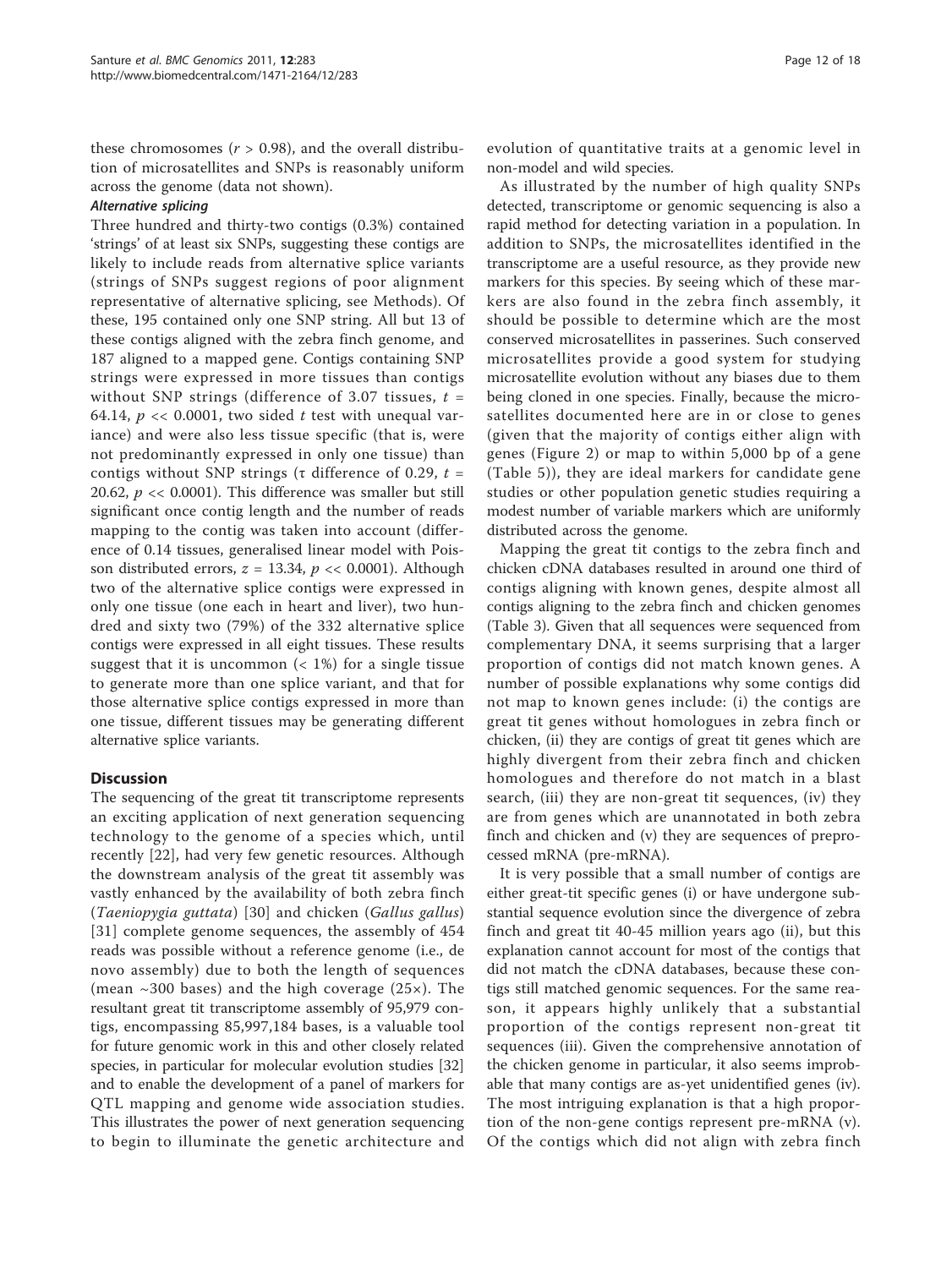genes but did align with regions of the genome, many aligned to regions very close to genes. Further, many of the 'non-cDNA' contigs aligned within intronic regions, providing strong support that these contigs encode premRNA rather than mRNA sequences.

Normalisation of the mRNA library prior to cDNA synthesis and sequencing is likely to have contributed to the presence of pre-mRNA sequences in the great tit assembly, due to the amplification of low copy number transcripts. The read depth of contigs identified as likely pre-mRNA transcripts is substantially lower than the read depth for contigs aligning with zebra finch genes (cDNA), suggesting that without normalisation the difference would be even larger. Thus, pre-mRNA sequences are less likely to be sequenced (and assembled into contigs) in non-normalised studies. However, the ability to align contigs to an assembled genome sequence (either the species itself or one closely related, in this case, zebra finch) and use this information to annotate contigs as mRNA, pre-mRNA and alternatively spliced transcripts provides a valuable tool. Even in the absence of an assembled genome to align to, it may be possible to align contigs with each other and infer elements of gene structure such as exon-intron boundaries (see Figure [2](#page-5-0)). Indeed, the presence of contigs covering non-coding regions may actually offer some advantages for downstream applications. In particular, it is now possible to type SNPs with different properties-for example, SNPs which map to intronic, 5' UTR, 3' UTR, and intergenic regions are valuable "neutral" contrasts to synonymous or non-synonymous SNPs located within coding regions, which are likely to be under stronger selection.

The high number of pairs of contigs with multiple blast alignments, compared to the number of contigs with SNP strings, suggests that the assembly software usually splits splice variants into discrete contigs, rather than combining sequences from multiple splice variants into one contig (Figure [2b\)](#page-5-0). Our results may underestimate the overall number of alternatively spliced genes in the transcriptome; recent estimates suggest that at least half of all mammalian genes with more than one exon may be alternatively spliced [\[33,34\]](#page-18-0). One explanation for the small proportion of contigs identified as potential alternatively spliced genes is that contigs do not necessarily cover the total gene sequence, and different contigs may map to different parts of the same gene. Thus, signals of alternative splicing such as SNP 'strings' may be relatively rare given the overall coverage of the transcriptome. On the other hand, a large number of sequences (> 1 million) were not assembled; it may also be possible that some of these sequences represent minor splice variants which have not been sequenced with sufficient depth to have been assembled into contigs. An exciting area for future research would be to examine splice variants in more detail; for example, looking to see if different types of genes (e.g. immune genes) have evolved to have splice variants more often than others.

The 454 sequences from each of the eight tissues are deposited in the Sequence Read Archive (SRA), reference SRA026719.

#### Conclusions

By describing and mining the transcriptome of a wild bird population we have facilitated future evolutionary genomics studies in this species. Genome-wide association studies, using SNPs in known genes, will pave the way for QTL discovery and insight into microevolutionary processes. Similarly, comparison of great tit coding regions with homologous regions in other sequenced bird species (e.g. great tit, zebra finch, turkey) will make it possible to identify genes with elevated rates of molecular evolution. By combining and integrating data from these two discrete types of analysis, it will be possible to investigate whether the same genes are relevant to micro and macro-evolutionary processes. In summary, next generation sequencing of the great tit transcriptome has paved the way to convert a classical ecological organism into one with a genetic toolkit.

#### Methods

#### Sequencing

Ten unrelated great tit nestlings, at 14 days post hatching, were sampled from across the Wytham Woods population and brain, heart, kidney, liver, muscle (pectoralis major), pancreas, skin and testes/ovaries dissected from each individual at between three and 23 minutes after death. Each chick was sexed at sampling and sex was later confirmed molecularly with the Z-002A marker [[35](#page-18-0)]. Tissues were stored in RNALater (Ambion) to prevent RNA degradation. RNA was extracted using the TRIzol® (Invitrogen) method. RNA quantity and degradation was tested using a Nanodrop (Agilent) with each tissue yielding a mean (standard error) of 44.4 (7.5) μg of RNA with mean (standard error) RNA integrity number (RIN) of 8.37 (0.21). For each tissue 1  $\mu$ g of RNA from each bird was pooled, i.e. to make 8 tissue pools, each containing 10 μg of RNA. Complementary DNA (cDNA) was synthesised by Evrogen (Moscow, Russia) from the eight tissue-specific pools using SMART kits [[36\]](#page-18-0). cDNA was normalised, also by Evrogen. cDNA sequencing was performed by the Liverpool Advanced Genomics Facility, with 3 μg of normalised cDNA sequenced on a 454 FLX Titanium Genome Sequencer. Each tissue was sequenced on half a plate, i.e. four plates were sequenced in total, giving an expected 1600 Mbp of sequence (mean read length 400, 1 M reads per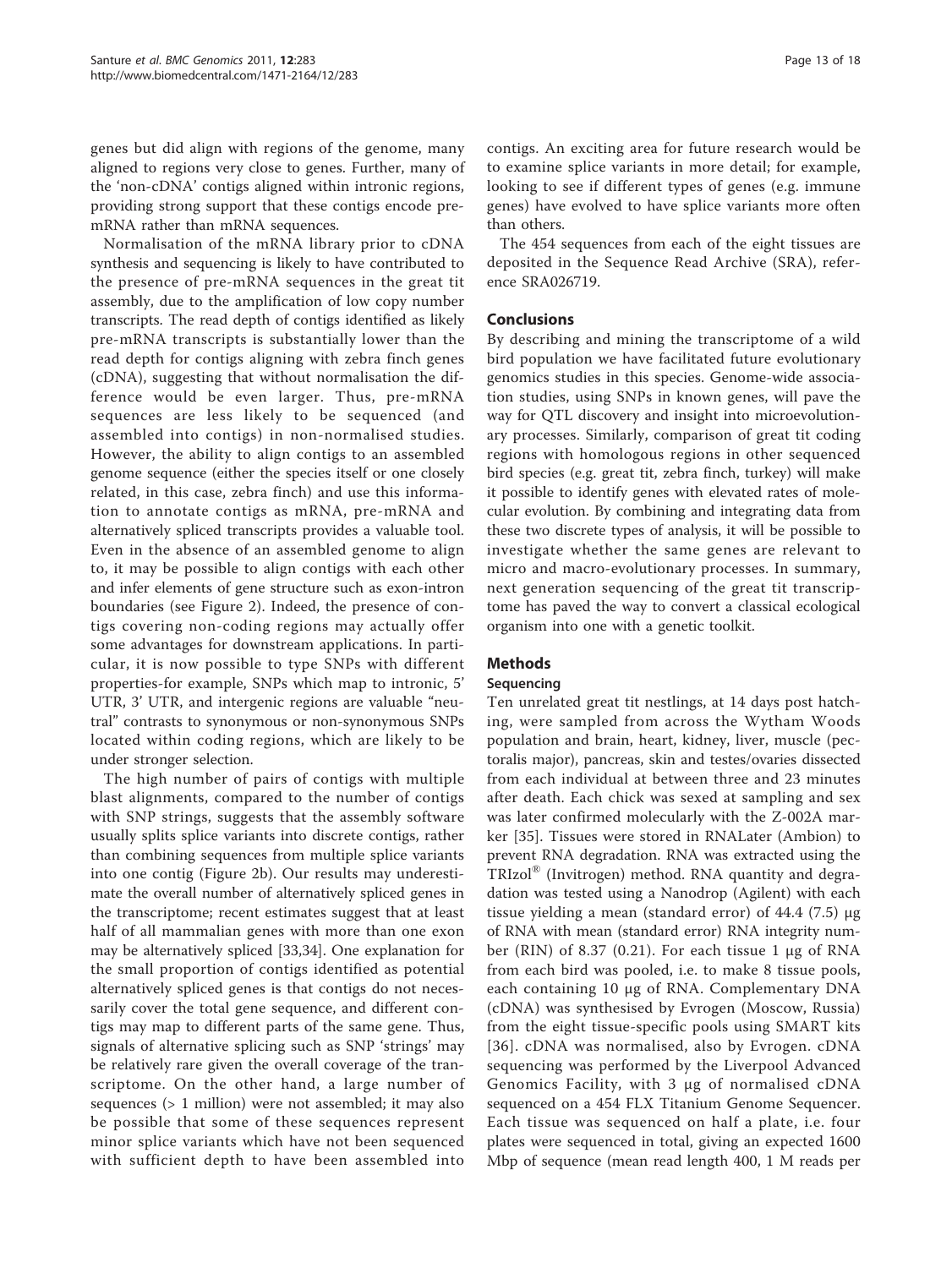plate;<http://454.com>). The zebra finch transcriptome is 26.3 Mbp; assuming that  $~68\%$  [[37](#page-18-0)] of the total sequence meets quality criteria and assembles into contigs, a transcriptome coverage of  $~1$  is estimated.

#### Assembly

Our strategy for transcriptome assembly was to first combine sequences from all tissues to create a de novo assembly, and then map sequences from each tissue onto the assembly to examine tissue-specific expression. Using the program NGen (version 2) (DNASTAR, Inc), sequences within each tissue pool were combined and screened to remove poly(A) tails, SMART kit primer sequences (added during cDNA library construction), adaptor sequences (added to enable purification, amplification and sequencing by the FLX technology) and poor quality sequences (average sequence quality less than 14 in a 30 base window). The trimmed sequences were then assembled de novo (i.e., assembled without a reference) with NGen after first assessing the impact of varying various assembly parameters. The final parameter settings of match size 41 (default 19), match percentage 90 (default 85), mismatch penalty 25, gap penalty 25 and minimum average sequence quality 14 were chosen on the basis that they (i) obtained coverage most similar to our expectation of 41x, (ii) had strict settings for match size and minimum match percentage, and should therefore be conservative and (iii) produced the overall highest mean contig length and number of sequences per contig. The choice of assembly was verified by visual examination of the quality of the alignments within a random subset of contigs. For all assemblies, contigs with less than four sequences were excluded from further analysis.

Tissue-specific assemblies were also made. Following removal of poly(A) tails, SMART kit primer sequences, adaptor sequences and poor quality sequences with NGen, each of the eight tissue pools was separately mapped onto the all-tissues transcriptome assembly. Default parameters for a reference-guided assembly were used, except for a longer match size (41, default 19) and higher match percentage (90, default 85) than the default settings.

#### Tissue specificity

Potentially some contigs may be expressed in all eight tissues, and some in only one tissue. For each tissue assembly, we assessed how many sequences were assembled into each contig (i.e. by examining the read depth of the contig). Contigs which were absent from a tissue-specific assembly were regarded as not expressed in that tissue at the time of sampling. Contigs which are expressed in all tissues (i.e. each tissue contributes at least one sequence read to the contig) and contigs which were tissue specific (all reads come from a single

tissue, with a minimum of four reads from that tissue) were identified. In addition, more formally for each contig a measure of tissue specificity (τ) was calculated. Values for  $\tau$  range from 0 (transcripts equally expressed in all tissues) to 1 (transcript expression is highly tissuespecific, i.e. very high expression in one tissue). τ accounts for differences in the total number of reads in different tissues [\[38](#page-18-0)], and was calculated following the approach of Mank et al. [\[39](#page-18-0)] to account for small levels of undetected expression;

$$
\tau = \frac{\sum_{i=1}^{N} \left( 1 - \frac{\ln(\text{TPM}_i)}{\ln(\text{TPM}_{\text{max}})} \right)}{N - 1}
$$
(1)

where N is the number of tissues and  $TPM<sub>max</sub>$  is the highest level of expression of a given contig over all  $i$ tissues examined. Expression for each contig is standardised to number of reads per million (TPM), i.e. the number of reads contributing to the contig, per million reads expressed in the whole tissue;

$$
TPM = \frac{\text{reads}_i \times 10^6}{\text{library}_i} \tag{2}
$$

where library<sub>i</sub> is the total number of reads expressed in library  $i$ . To reduce sampling stochasticity, TPM $_i$  is set to 2 for values of TPM<sub>max</sub> and reads<sub>i</sub> close to 0 [\[39](#page-18-0)].

#### Transcriptome analysis

#### Blast against zebra finch, chicken and self

To estimate transcriptome coverage and to identify genes which have been sequenced, the great tit contigs were aligned with Gallus gallus (chicken/red junglefowl) and Taeniopygia guttata (zebra finch) sequences. The latest Taeniopygia guttata (version 3.2.4.58) and Gallus gallus (version 2.58) genome (DNA), predicted gene (cDNA) and predicted peptide (protein) databases were downloaded from the Ensembl ftp site [http://www.](http://www.ensembl.org/info/data/ftp/index.html) [ensembl.org/info/data/ftp/index.html](http://www.ensembl.org/info/data/ftp/index.html). The great tit contigs were blasted against each database using standalone BLAST (version 2.2.22 for 64 bit Windows). The blastn program was used for searching against DNA and cDNA databases and blastx against peptide databases, with a cut-off expectation value (e-value) of  $10^{-5}$  and all other settings as default. The best alignment was retained for each contig.

To examine whether the assembly contained contigs with high sequence similarity (which could be suggestive of sequences from the same gene being assembled into more than one contig), contigs were clustered using blastclust [http://www.ncbi.nlm.nih.gov/staff/tao/](http://www.ncbi.nlm.nih.gov/staff/tao/URLAPI/blastall) [URLAPI/blastall](http://www.ncbi.nlm.nih.gov/staff/tao/URLAPI/blastall) with options-S 95.0-b F-p F-W 30 and -L 0.95 or 1.0, the latter option specifying alignments across either 95% or the whole length of the shortest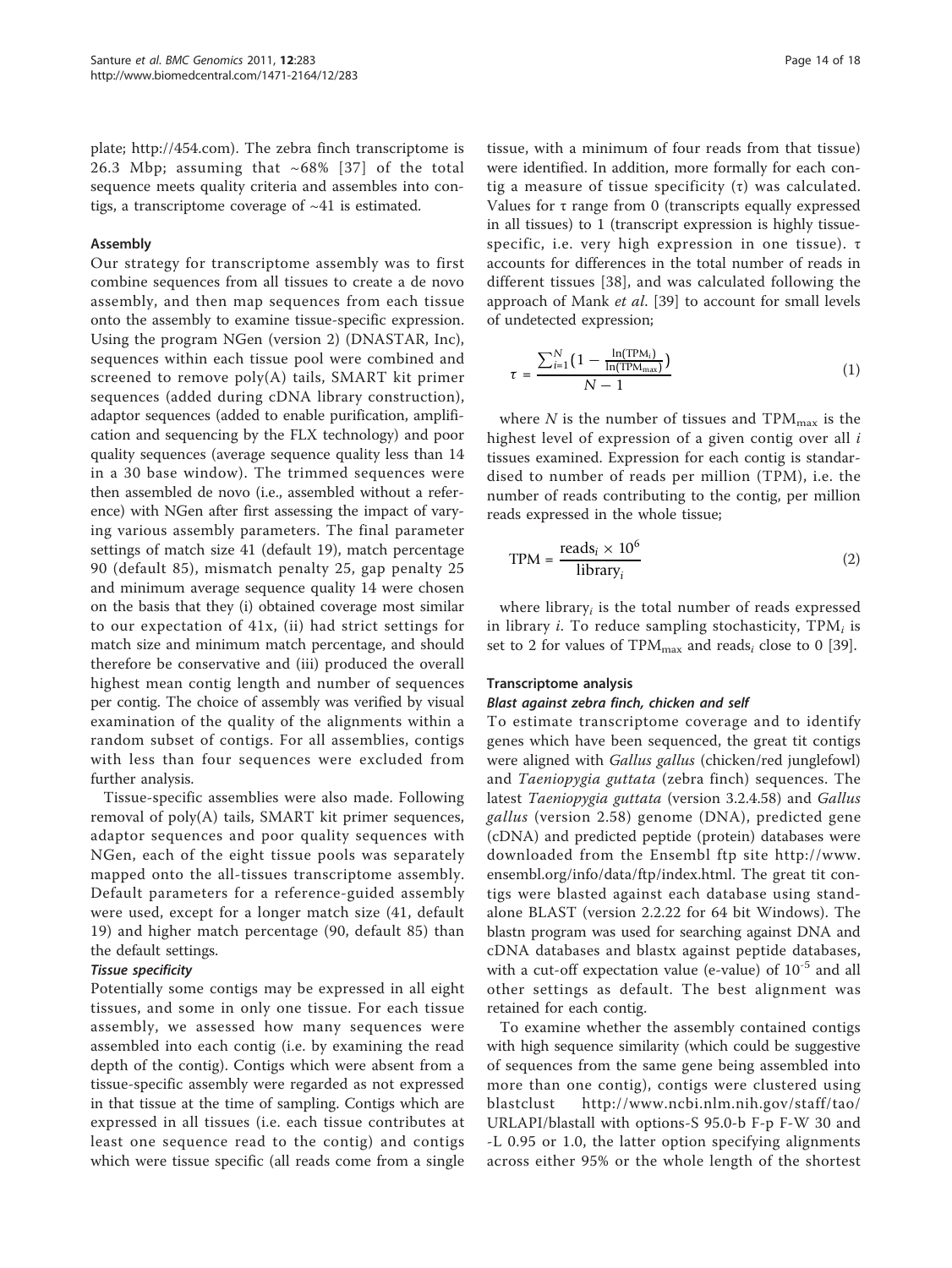contig. Contigs were also blasted against each other, with a cutoff e-value of  $10^{-5}$ . Contig pairs with a single alignment which does not extend over the full length of the shortest contig may represent different genes which share a conserved protein domain. In contrast, multiple alignments between two contigs may indicate that the contigs represent different splice variants of the same gene, or that one contig is an incompletely processed form of the mRNA sequence containing introns and other features not present in the final mRNA molecule (i.e., pre-mRNA) while the other contig is the final mRNA (Figure [2a\)](#page-5-0).

#### Gene Ontologies

Gene Ontology (GO) terms are available for a large number of zebra finch genes, providing the opportunity to infer the function of those contigs in the great tit assembly which align with zebra finch genes. The latest Ensembl T. guttata (version 3.2.4.58) gene database was downloaded from the Ensembl website [http://www.](http://www.ensembl.org/index.html) [ensembl.org/index.html](http://www.ensembl.org/index.html) using the MartView interface of the BioMart data management system [http://www.bio](http://www.biomart.org)[mart.org](http://www.biomart.org). The Gene Ontology full ontology relationship file was downloaded from the Gene Ontology website (OBO version 1.2; [http://www.geneontology.org/GO.](http://www.geneontology.org/GO.downloads.ontology.shtml) [downloads.ontology.shtml\)](http://www.geneontology.org/GO.downloads.ontology.shtml). Using the full ontology file and the outputs from blasting the great tit assembly against the T. guttata cDNA database, GO terms for each great tit contig were inferred. Note that 74% of the 18,191 zebra finch unique transcript identification numbers downloaded from Ensembl have been assigned GO terms, so GO terms could not be assigned to all contigs.

For contigs previously identified as tissue-specific or expressed in all tissues (see "Tissue specificity" above), tissue-unique GO terms were identified by finding GO terms associated with tissue-unique contigs which were not associated with contigs from any other tissue. To investigate whether individual tissues were associated with specific GO terms, the 'pedigree' of each of these tissue-unique GO terms was determined from the GO full ontology file. All GO terms are assigned a domain ('namespace', or equivalently 'root term') of either biological process, molecular function or cellular component [[40](#page-18-0)]. Note that although all GO terms map to one namespace through subtype 'is\_a' relationships, it is possible to map to alternate namespaces through 'part\_of' relationships. For each GO term, we extracted the full "pedigree" of the term by finding all possible paths from the GO term to the root term following (i) 'is\_a' and 'part\_of' relationships, and (ii) by following only 'is\_a' relationships. An example pedigree is shown in Additional file [3](#page-17-0) Figure S2.

#### Mapping non-gene contigs

Contigs may align with a region of the zebra finch genome but not have significant blast alignments with any

of the genes in the zebra finch cDNA database, either because some genes are not yet annotated in zebra finch, or because they are aligning to non-exonic gene features, i.e. introns, 5' untranslated regions (5' UTR) or 3' UTR. It is generally assumed that transcriptome sequencing preferentially sequences mRNA, and that other RNA species such as pre-mRNA, the precursor molecule to mRNA, are either not amplified or are present in such small quantities in the cell that sequencing them is unlikely (although see Bakel et al. [[41](#page-18-0)]). To determine whether non-coding contigs represent premRNA, the location of the nearest gene was calculated by finding the shortest distance between the genome location of known zebra finch genes and the position of the contig alignment to the zebra finch genome (that is, the shortest distance to the start of the 5' UTR or the end of the 3' UTR). The contig was classified into one of six classes according to its genome location relative to the closest mapped gene; class A-contig is downstream from the nearest gene, class B-contig is upstream from the gene, class C-contig is downstream but overlapping one end of the gene, class D-contig is upstream but overlapping one end of the gene, class E-the contig spans the gene, class F-the gene spans the contig (Table [5\)](#page-10-0). Note that "upstream" and "downstream" refer to the orientation of the zebra finch genome assembly, for example, position 345 on Tgu1 is upstream from position 350 on Tgu1. Contigs in classes C, D, E and F were further classified to determine whether the 5' and 3' ends of the contig aligned to the 5' UTR, exons, introns or 3' UTR of the gene.

In order to determine whether non-coding contigs were closer to genes than expected by chance, the distribution of contigs relative to genes in the zebra finch genome was assessed by simulating the random placement of contigs onto the zebra finch genome and calculating the minimum distance from the start or end of a contig to the start or end of a gene. Contigs were selected at random, placed at a randomly chosen position in the genome, and the minimum distance to a gene calculated. One million replicates were performed to generate a distribution of the distance between randomly placed contigs and the nearest gene, i.e., the distribution expected if contigs were not cDNA generated from mRNA (i.e., gene sequences) but were random fragments of genomic DNA. The observed and simulated distributions were compared with a Kolmogorov-Smirnov test.

Given that class A and B contigs do not overlap annotated coding regions in the zebra finch genome, these "non-gene" contig sequences may represent non-coding RNA, although it is possible that they instead represent gene sequences which are unannotated in the zebra finch genome, or that the start or end position of genes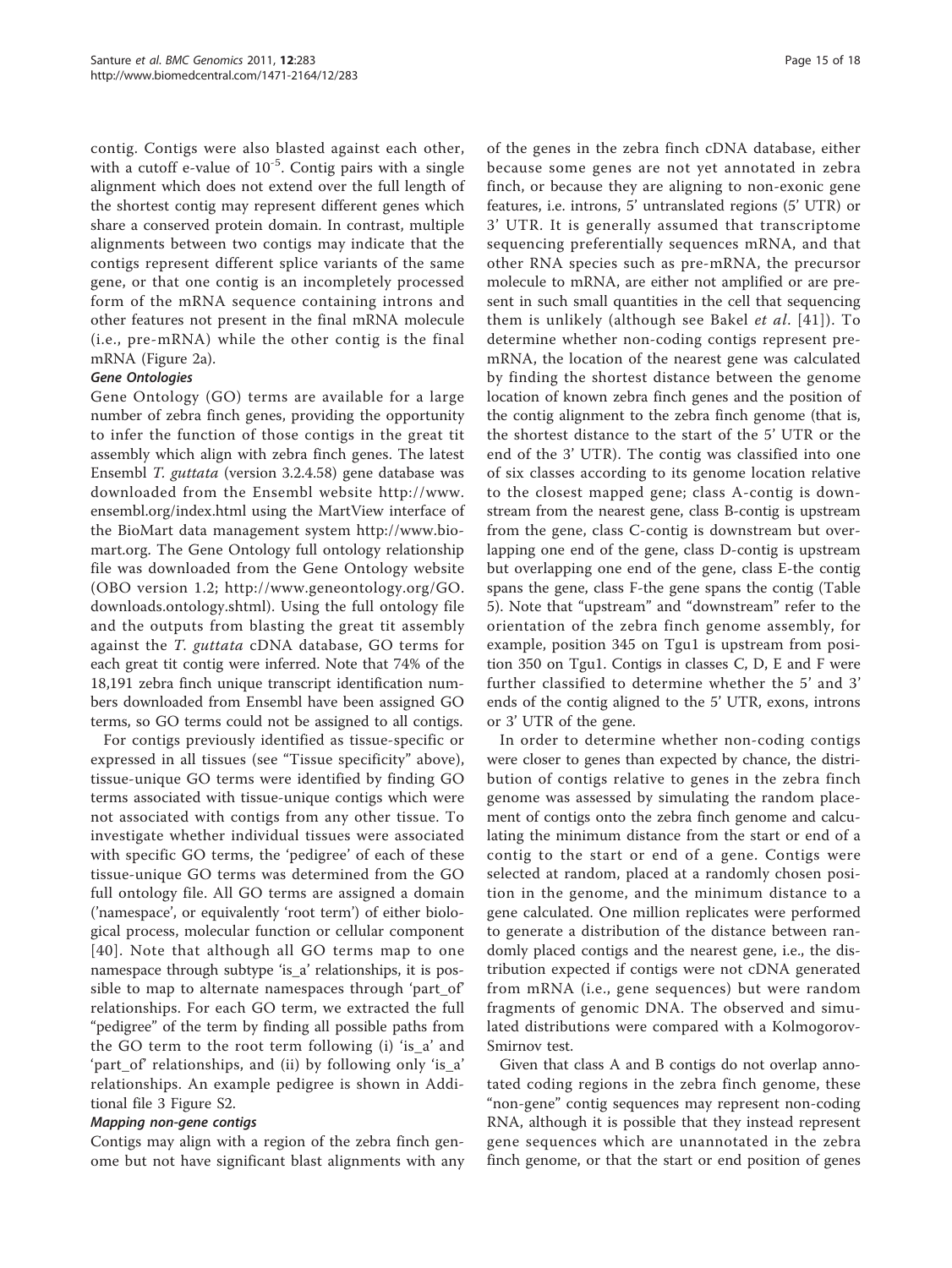is imprecise or differs between great tit and zebra finch. To assess the alignment between class A and B contigs with non-coding RNA, non-coding RNA sequences (including miRNA (micro), rRNA (ribosomal), snoRNA (small nucleolar), snRNA (small nuclear) and misc\_RNA (miscellaneous)) were downloaded from the Ensembl website<http://www.ensembl.org/index.html> using the MartView interface of the BioMart data management system [http://www.biomart.org.](http://www.biomart.org) The downloaded sequences were blasted against class A and B contig sequences (blastn with stand-alone BLAST, e-value  $10^{-5}$ , all other settings default). The best alignment was retained for each contig.

#### Metagenomics of non-great tit sequences

Some of the assembled contigs may not represent true great tit sequences, for instance if great tit tissue was contaminated with parasites, or RNA from other species was amplified and sequenced due to lab error. Contigs which did not align with zebra finch or chicken genome, cDNA or protein sequences were compared to sequences of other organisms by blasting against the latest NCBI Transcript Reference Sequence RNA database (RefSeq RNA; [http://www.ncbi.nlm.nih.](http://www.ncbi.nlm.nih.gov/RefSeq/) [gov/RefSeq/\)](http://www.ncbi.nlm.nih.gov/RefSeq/) using an e-value of  $10^{-10}$  and a word size of 20. For each contig, we extracted the genus names of all alignments ("hits") and classified genera as archea, bacteria, algae, protozoa, plant, fungi, invertebrate, vertebrate\_fish, vertebrate\_amphibians, vertebrate\_mammalian, vertebrate\_reptiles, vertebrate\_birds, unknown or no\_hits. Contigs with at least one hit to vertebrate\_birds were considered likely to represent true great tit sequences, while contigs which aligned with no vertebrate sequences were further investigated by blasting against sequences from species important in the ecology of the great tit. All available DNA sequences from common great tit ectoparasites (genus Ceratophyllus (flea) and Ixodes ricinus (tick)), endoparasites (Plasmodium relictum, Trypanosoma everetti, Trypanosoma avium and genera Haemoproteus, Hepatozoon and Leucocytozoon), common trees in Wytham Woods (Quercus robur (oak), Fraxinus excelsior (ash), Fagus sylvatica (beech), Corylus avellana (hazel) and Acer pseudoplatanus (sycamore)), a common foodsource (Operophtera brumata (winter moth)), and species whose fibre/hair is used in great tit nest-building (genus Poa (grass), Meles meles (badger) and Ovis aries (sheep)) were downloaded from NCBI ([http://](http://www.ncbi.nlm.nih.gov/nuccore) [www.ncbi.nlm.nih.gov/nuccore,](http://www.ncbi.nlm.nih.gov/nuccore) microsatellites excluded) and saved as a file of 'environmental' sequences. Environmental sequences were blasted against contigs with e-value of  $10^{-10}$ . Singleton reads which were not assembled into contigs were also blasted against the 'environmental' sequences, with evalue cut-off of  $10^{-10}$ .

#### Microsatellite repeat discovery

Microsatellite markers remain an informative and costeffective tool for small scale population genetic studies. To detect repeats which may be screened to find polymorphic microsatellite markers in the great tit, a modified version of SPUTNIK ([http://wheat.pw.usda.gov/](http://wheat.pw.usda.gov/ITMI/EST-SSR/LaRota) [ITMI/EST-SSR/LaRota\)](http://wheat.pw.usda.gov/ITMI/EST-SSR/LaRota) was run to find contigs containing microsatellites with five or more di-, tri-, tetra-and penta-nucleotide repeats (program parameters: unit length =  $2-5$ , points for a mismatch =  $-6$ , minimum score = 6, adjust scores for the first unit cell). Repeats and their flanking sequences (100 bp) were blasted against passerine microsatellite sequences (downloaded from NCBI;<http://www.ncbi.nlm.nih.gov/nuccore>, search term 'passeriformes[orgn] AND microsatellite') to determine whether they had already been isolated in other passerines.

#### Single Nucleotide Polymorphism (SNP) discovery

One of the objectives of the transcriptome sequencing was to identify SNPs which could eventually be typed in a large sample of well-phenotyped individuals as part of a QTL mapping experiment. SeqMan NGen was used to produce a summary file of all SNPs and insertion-deletions (indels) in the great tit contig sequences, selecting only those SNPs with base call quality score greater than 30 and where the six neighbouring bases had a quality score more than 20. The summary file was filtered in a hierarchical manner to give a set of SNPs most likely to be segregating in the Wytham Woods population. The summary file was first screened to remove indels, polymorphisms of depth less than eight reads, and polymorphisms of depth 8-20 with minor allele frequency of less than 25%. Polymorphisms were then further screened to produce "high" and "modest" quality SNP files. For the high quality SNPs, (i) polymorphisms of depth greater than 20 with minor allele count of less than five were removed and (ii) polymorphisms located less than 50 bases from another polymorphism or from the start or end of a contig were removed. For the modest quality SNPs, (i) polymorphisms of depth greater than 20 with minor allele count of less than three were removed and (ii) polymorphisms located less than 40 bases from another polymorphism or from the start or end of a contig were removed. The majority of the high quality SNPs were reported in the modest quality file, although some previously detected high quality SNPs were excluded from the modest quality file because the inclusion of lower stringency SNPs meant they now mapped within 40 bases of another SNP.

The SNP discovery process was then repeated by reassembling the reads onto the great tit assembly using a higher match percentage (90, default 85) than the default settings ('remap assembly'). The match size was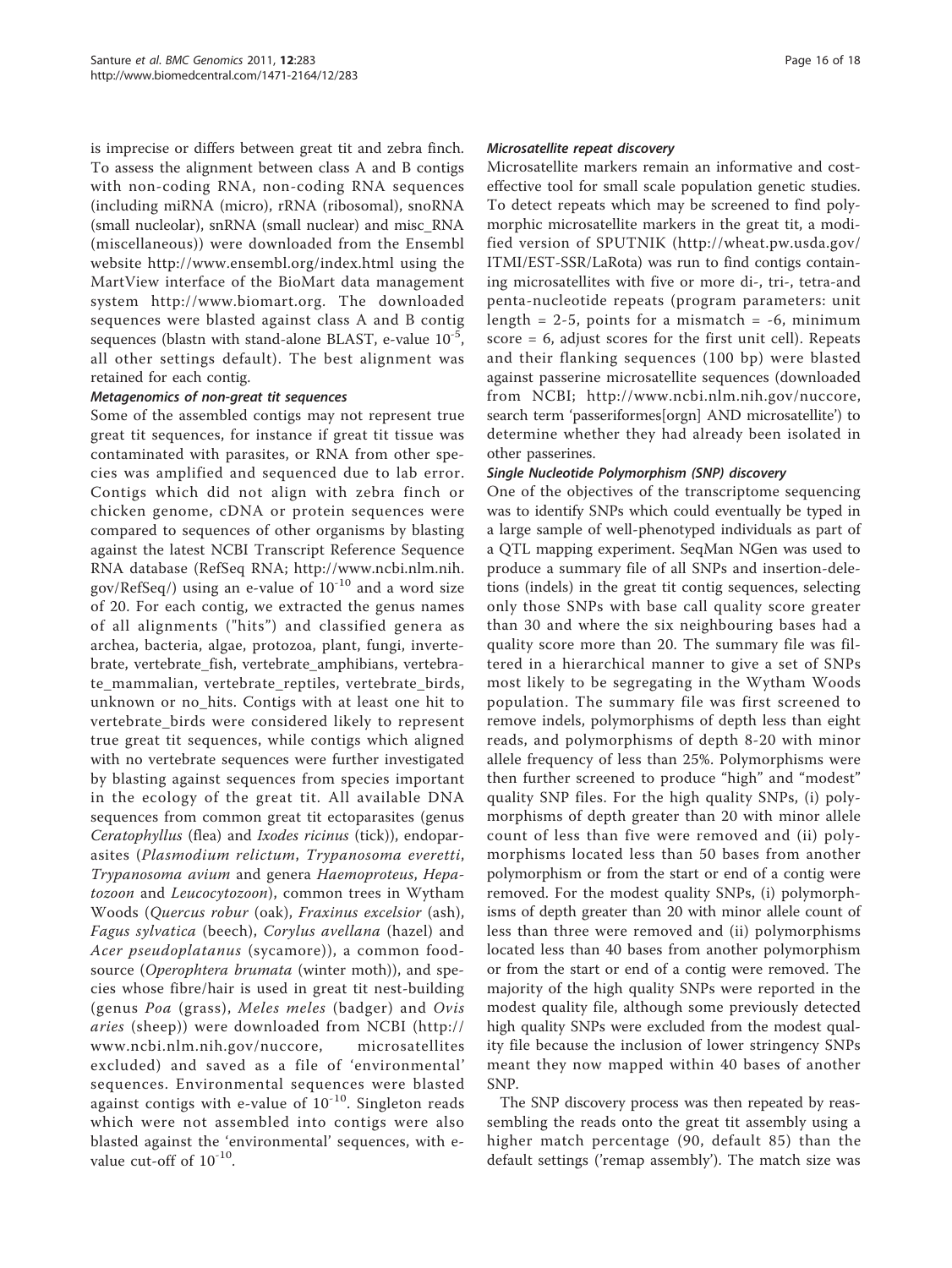<span id="page-17-0"></span>kept at the default value (25) rather than increased to 41 (as previously) to allow some movement of sequences from the contigs they were initially assembled to. Any SNPs from the first discovery phase that were not detected in the remap assembly were excluded from further analysis, as they are not robust to small changes in assembly parameters, and hence may not be true polymorphisms.

#### Alternative splicing

Alternative splicing produces genetic variation without the need for additional genes [[33,42\]](#page-18-0). However, genes which are alternatively spliced are a challenge to the assembly of transcriptome sequence into contigs, as it is difficult to predict whether reads extending over alternative splice sites will be assembled into the same contig, or split into two or more different contigs (Figure [2b\)](#page-5-0). For the scenario where reads from alternative splice variants are assembled into a single contig, some reads will "jump" one or more exons, resulting in a region of very poor alignment to the consensus sequence. Across many aligned reads, these regions of poor sequence similarity tend to produce a 'string' of putative (probably false) single nucleotide polymorphisms in close proximity. SNPs were extracted from the original unfiltered SNP summary file, and two or more SNPs were defined as being part of a 'string' provided the distance between them was less than eight bases (for example, a SNP string of five could at most be spread over 33 bases). Strings of six or more SNPs were considered likely to represent splice variants.

Unless otherwise stated, all analyses and data management (blast summaries, GO mapping, tissue specificity, alternative splice sites, SNP summaries) were coded in Visual Basic and all graphs produced in R v2.11.

#### Additional material

[Additional file 1: T](http://www.biomedcentral.com/content/supplementary/1471-2164-12-283-S1.XLS)able S1. Contigs with high coverage aligning with zebra finch or chicken genes. an excel table listing great tit contigs with high sequencing coverage which align with zebra finch and/or chicken genes. Table S2. Unique GO terms associated with contigs expressed in only one tissue. an excel table listing the unique GO terms associated with contigs expressed only in one tissue. Table S3. Classification of unique GO terms into children of the three namespaces. an excel table listing the classification of all the GO terms uniquely associated with contigs expressed in one (or all) tissues into the 65 GO terms which are 'children' of the three namespaces (molecular function, biological process and cellular component). Table S4. Microsatellites detected in the great tit transcriptome. an excel table listing repeats detected in the great tit assembly. Repeats are listed along with at least 10 bases of flanking sequence on each side (up to a maximum of 200 bases of flanking sequence)

[Additional file 2: F](http://www.biomedcentral.com/content/supplementary/1471-2164-12-283-S2.EPS)igure S1. Distribution of zebra finch genes across the zebra finch genome. Counts are plotted within 500,000 base pair bins. No genes map to Tgu16 and one gene maps to TguLG5 (not shown). Note that Tgu-22, 25, 26 and 27 are presented out of numeric sequence at the bottom of the plot, to make visual comparison with Figures [3](#page-6-0) and [4](#page-7-0) easier. an encapsulated postscript (eps) file showing the distribution of zebra finch genes across the zebra finch genome

[Additional file 3: F](http://www.biomedcentral.com/content/supplementary/1471-2164-12-283-S3.PPT)igure S2. Example 'is a' and 'part of' pedigree mapping of the GO term GO:0022857 (name: transmembrane transporter activity). The 'is\_a'-only mapping is shown light grey; GO:0022857 is a subtype of GO:0005215 (transporter activity), which is a subtype of the root term GO:0003674 (molecular function), while GO:0022857 can also be mapped to the root term GO:0008150 (biological process) through 'part\_of' relationships. a powerpoint (ppt) file with an example pedigree mapping of the GO term GO:0022857 to its 'parent' terms through "is\_a" and "part\_of" relationships

#### Acknowledgements

We thank Evrogen for developing the normalised cDNA libraries and the University of Liverpool Advanced Genomics Facility for performing the 454 sequencing. Jessica Stapley patiently assisted with graphing in R and Robert Ekblom provided much assistance with the NGen assembly. We thank the four anonymous reviewers, who provided very helpful suggestions to improve the manuscript. This work was funded by a grant awarded to Jon Slate by the European Research Council (ERC).

#### Author details

<sup>1</sup>Department of Animal and Plant Sciences, University of Sheffield, Sheffield, S10 2TN, UK. <sup>2</sup>Edward Grey Institute, Department of Zoology, University of Oxford, Oxford, OX1 3PS, UK.

#### Authors' contributions

AWS carried out the assembly and transcriptome analysis and drafted the manuscript. JG and JAM prepared the great tit samples and provided comments on the manuscript. BCS provided the great tit samples and provided comments on the manuscript. JS conceived of the study, participated in the design of the analysis and helped to draft the manuscript. All authors read and approved the final manuscript.

#### Received: 21 December 2010 Accepted: 2 June 2011 Published: 2 June 2011

#### References

- 1. Clutton-Brock T, Sheldon BC: [Individuals and populations: the role of](http://www.ncbi.nlm.nih.gov/pubmed/20828863?dopt=Abstract) [long-term, individual-based studies of animals in ecology and](http://www.ncbi.nlm.nih.gov/pubmed/20828863?dopt=Abstract) [evolutionary biology.](http://www.ncbi.nlm.nih.gov/pubmed/20828863?dopt=Abstract) Trends Ecol Evol 2010, 25:562-573.
- 2. Merilä J, Sheldon BC: Avian quantitative genetics. In Current Ornithology. Volume 16. Edited by: Van Nolan. Ketterson: Kluwer Academic Publishers; 2001:179-255.
- 3. Slate J, Santure AW, Feulner PGD, Brown EA, Ball AD, Johnston SE, Gratten J: [Genome mapping in intensively studied wild vertebrate](http://www.ncbi.nlm.nih.gov/pubmed/20444518?dopt=Abstract) [populations.](http://www.ncbi.nlm.nih.gov/pubmed/20444518?dopt=Abstract) Trends Genet 2010, 26:275-284.
- 4. Ellegren H: [Sequencing goes 454 and takes large-scale genomics into](http://www.ncbi.nlm.nih.gov/pubmed/18284566?dopt=Abstract) [the wild.](http://www.ncbi.nlm.nih.gov/pubmed/18284566?dopt=Abstract) Molecular Ecology 2008, 17:1629-1631.
- 5. Stapley J, Reger J, Feulner PGD, Smadja C, Galindo J, Ekblom R, Bennison C, Ball AD, Beckerman AP, Slate J: [Adaptation genomics: the next](http://www.ncbi.nlm.nih.gov/pubmed/20952088?dopt=Abstract) [generation.](http://www.ncbi.nlm.nih.gov/pubmed/20952088?dopt=Abstract) Trends Ecol Evol 2010, 25:705-712.
- 6. Vera JC, Wheat CW, Fescemyer HW, Frilander MJ, Crawford DL, Hanski I, Marden JH: [Rapid transcriptome characterization for a nonmodel](http://www.ncbi.nlm.nih.gov/pubmed/18266620?dopt=Abstract) [organism using 454 pyrosequencing.](http://www.ncbi.nlm.nih.gov/pubmed/18266620?dopt=Abstract) Molecular Ecology 2008, 17:1636-1647.
- 7. Boyce MS, Perrins CM: Optimizing great tit clutch size in a fluctuating environment. Ecology 1987, 68:142-153.
- 8. Gienapp P, Postma E, Visser ME: [Why breeding time has not responded to](http://www.ncbi.nlm.nih.gov/pubmed/17236428?dopt=Abstract) [selection for earlier breeding in a songbird population.](http://www.ncbi.nlm.nih.gov/pubmed/17236428?dopt=Abstract) Evolution 2006, 60:2381-2388.
- Husby A, Kruuk LEB, Visser ME: Decline in the frequency and benefits of multiple brooding in great tits as a consequence of a changing environment. Proceedings Of The Royal Society B-Biological Sciences 2009, 276:1845-1854.
- 10. Garant D, Kruuk LEB, McCleery RH, Sheldon BC: Evolution in a changing environment: a case study with great tit fledging mass. Am Nat 2004, 164:115-129.
- 11. Garant D, Kruuk LEB, Wilkin TA, McCleery RH, Sheldon BC: [Evolution driven](http://www.ncbi.nlm.nih.gov/pubmed/15635409?dopt=Abstract) [by differential dispersal within a wild bird population.](http://www.ncbi.nlm.nih.gov/pubmed/15635409?dopt=Abstract) Nature 2005, 433:60-65.